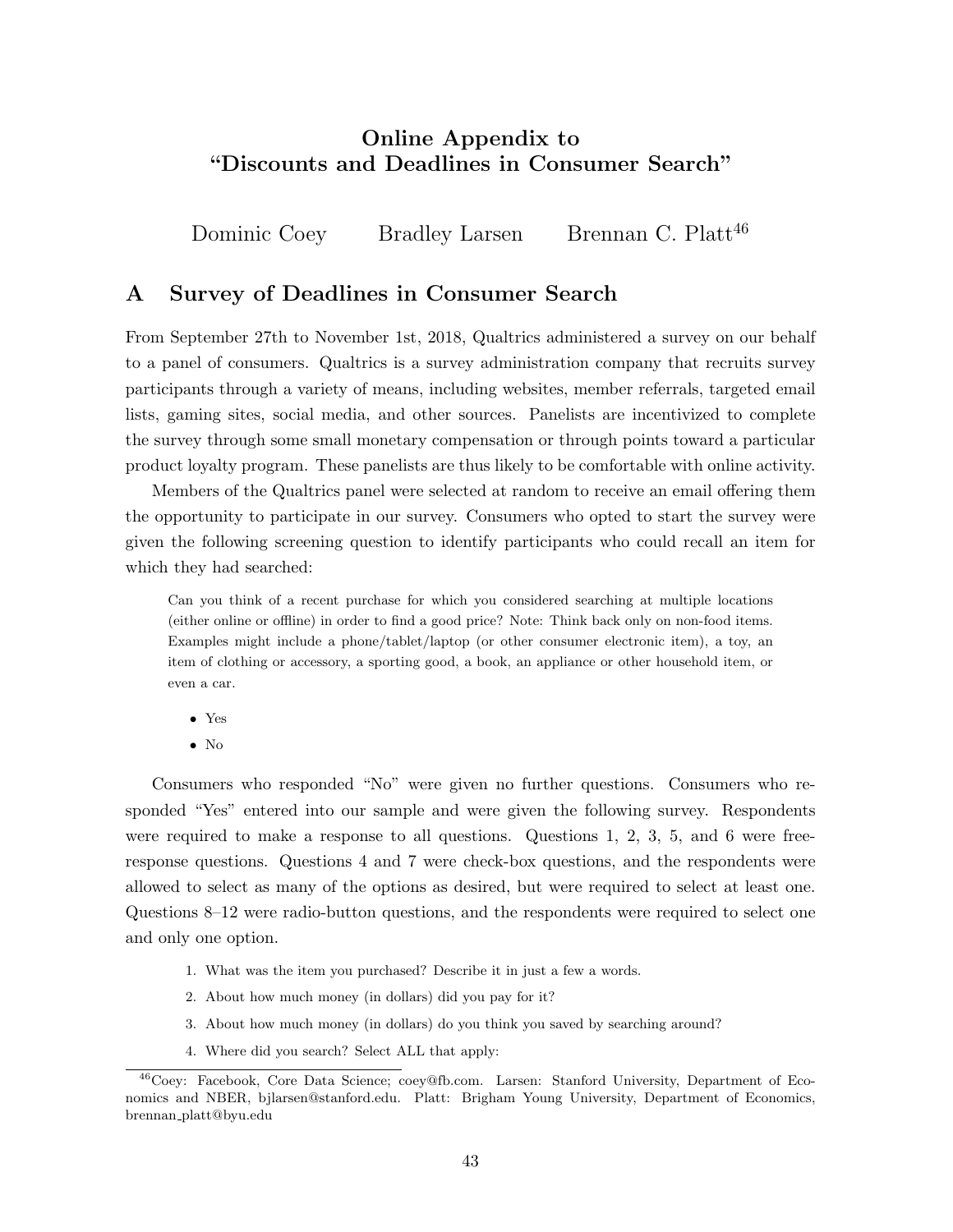- (a) Amazon
- (b) eBay
- (c) Google
- (d) Large retailer's physical store
- (e) Small retailer's physical store
- (f) Other
- 5. How many times did you visit a physical store in attempting to find the item?
- 6. How many times did you visit an online retail site in attempting to find the item?
- 7. Select ALL that apply to the item you purchased: [Respondents were allowed to select as many of the following as desired, but were required to select at least one.]
	- (a) The item was a gift for someone
	- (b) I wanted/needed this item for an upcoming event
	- (c) I wanted/needed this item more as time went by
	- (d) I knew where I could find this item for sure at a high price, but I searched around to find a low price
	- (e) None of the above
- 8. Which of the following best describes the urgency with which you wanted/needed the item? [Respondents were required to select one and only one of the following]
	- (a) I wanted/needed this item as soon as possible
	- (b) It wasn't urgent that I get the item as soon as possible, just as long as it came in time for a particular deadline or a particular use of the item I had in mind
	- (c) None of the above
- 9. If you hadn't found/purchased the item when you did, which of the following best describes what you would have done next in your attempt to get it? [Respondents were required to select one and only one of the following]
	- (a) Given up searching.
	- (b) Kept trying to find a good price, and eventually purchased it even if it had cost a little more than (respondent's answer to Q.2)
	- (c) Kept trying to find a good price, and eventually purchased it only if it had cost (respondent's answer to Q.2) or less
- 10. Which response best completes the following sentence? "If I hadn't purchased this item when I did, I would have been fine getting this item anytime within the next  $\ldots$ .
	- (a) one day
	- (b) one week
	- (c) two weeks
	- (d) month
	- (e) two months
	- (f) four months
	- (g) six months
	- (h) one year
	- (i) century (in other words, anytime would have been fine I had no timeline for getting this item)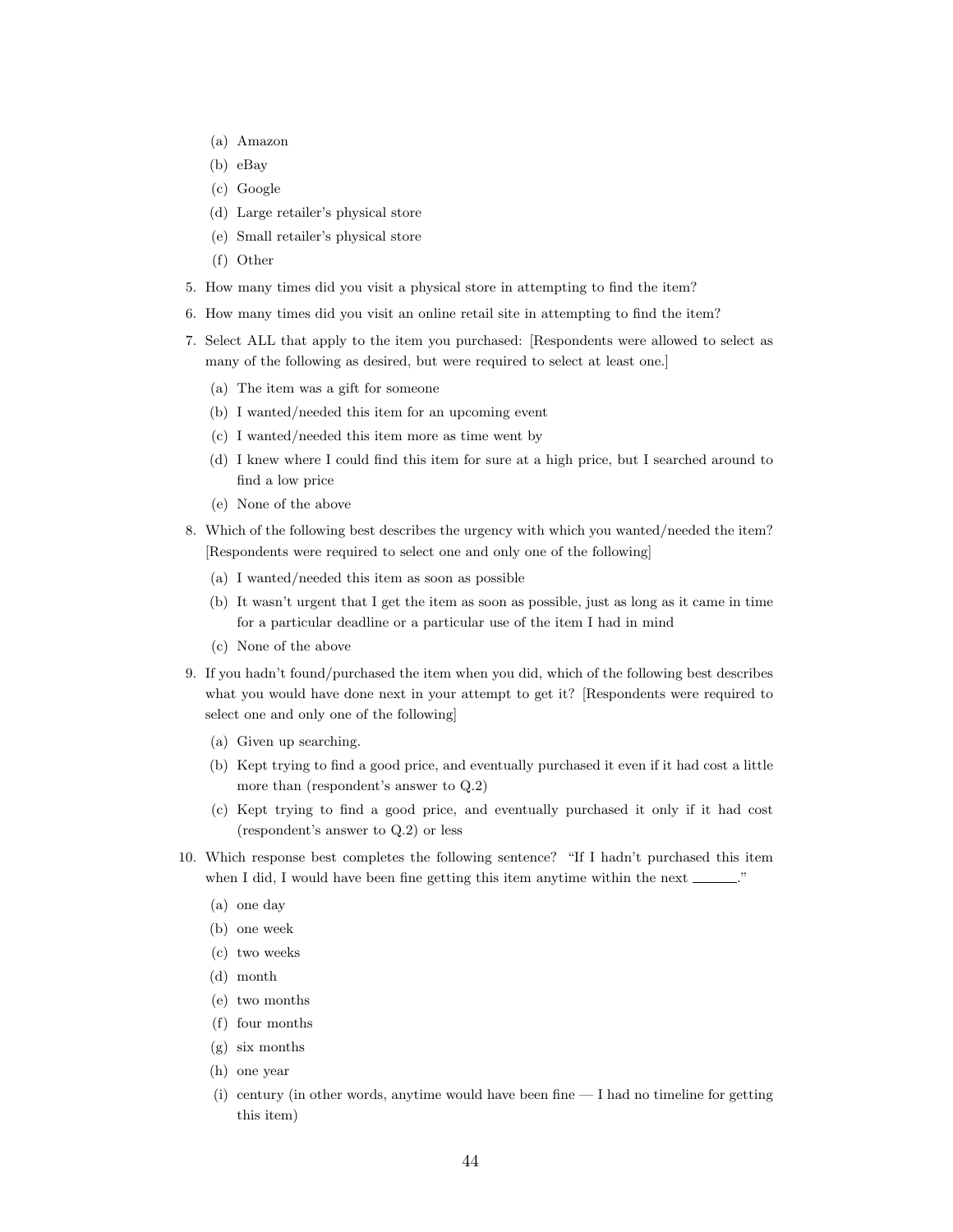- 11. Which response best completes the following sentence? "I was aware that I wanted/needed to eventually buy this item about \_\_\_\_\_ before I purchased it."
	- (Same options as prior question except the last)
- 12. Select the answer that best describes what you were trying to learn from your search:
	- (a) I was only trying to find the best price; I knew exactly what item I wanted
	- (b) I was mainly trying to find the best price, but I was also trying to find which product was the best fit for me
	- (c) Price and product fit were equally important to me in my search
	- (d) I was mainly trying to find which product was the best fit for me, but I was also trying to find the best price
	- (e) I was only trying to find which product was the best fit for me, independent of price
	- (f) None of the above

Qualtrics screens for non-serious responders in several ways. First, the company collects responses until 50 consumers have completed the survey. The company then computes a speed threshold (by computing the median time taken on the survey among those first 50 completers, and setting the threshold to half of that time); any respondent (or subsequent respondent) who completes the survey faster than that threshold (which in our case is 1.15 minutes) is not considered a serious respondent. Second, Qualtrics allowed us to examine responses to identify those in which the free response questions were non-serious (*e.g.* an answer of 0 for Q.2; answers such as "I don't know" or "none" for Q.1; or answers for Q.1 that describe food, which violates the screening question.).

The survey responses are summarized by price range in Table A1 and by product categories in Table A2. Categories were determined from respondents' free-response item descriptions (Q.1) as follows: Automotive (vehicles and parts), Technology (computers, TVs, phones, game consoles), Entertainment (video games, books, sports equipment, toys), Household (appliances, furniture), Clothing (clothes, jewelry), and Other. The responses show remarkable consistency across the various products and prices. A notable exception is with automotive purchases, which are much more expensive, are rarely motivated by a special event, are less likely to be needed more over the search spell, and have more searches occur but at specialized websites rather than popular consumer websites.

Using the respondents' estimated savings, we consider whether those who completed their purchase relatively early in their search span saved more, consistent with our model's prediction. To account for the wide price range and differing potential search spans, we measure both variables in percentage rather than absolute terms. Table A3 reports the regression results. Despite heterogeneous goods and potentially imprecise guesses from respondents on savings and potential search span, we find a positive correlation between early purchases and greater savings. The estimate is quite noisy in the first column. The point estimate and its precision increase as we narrow the sample to those whose reported motives most closely fit the model assumptions, such as having several weeks or more to search, or being willing to pay more over time, or searching purely for the best price rather than across competing products.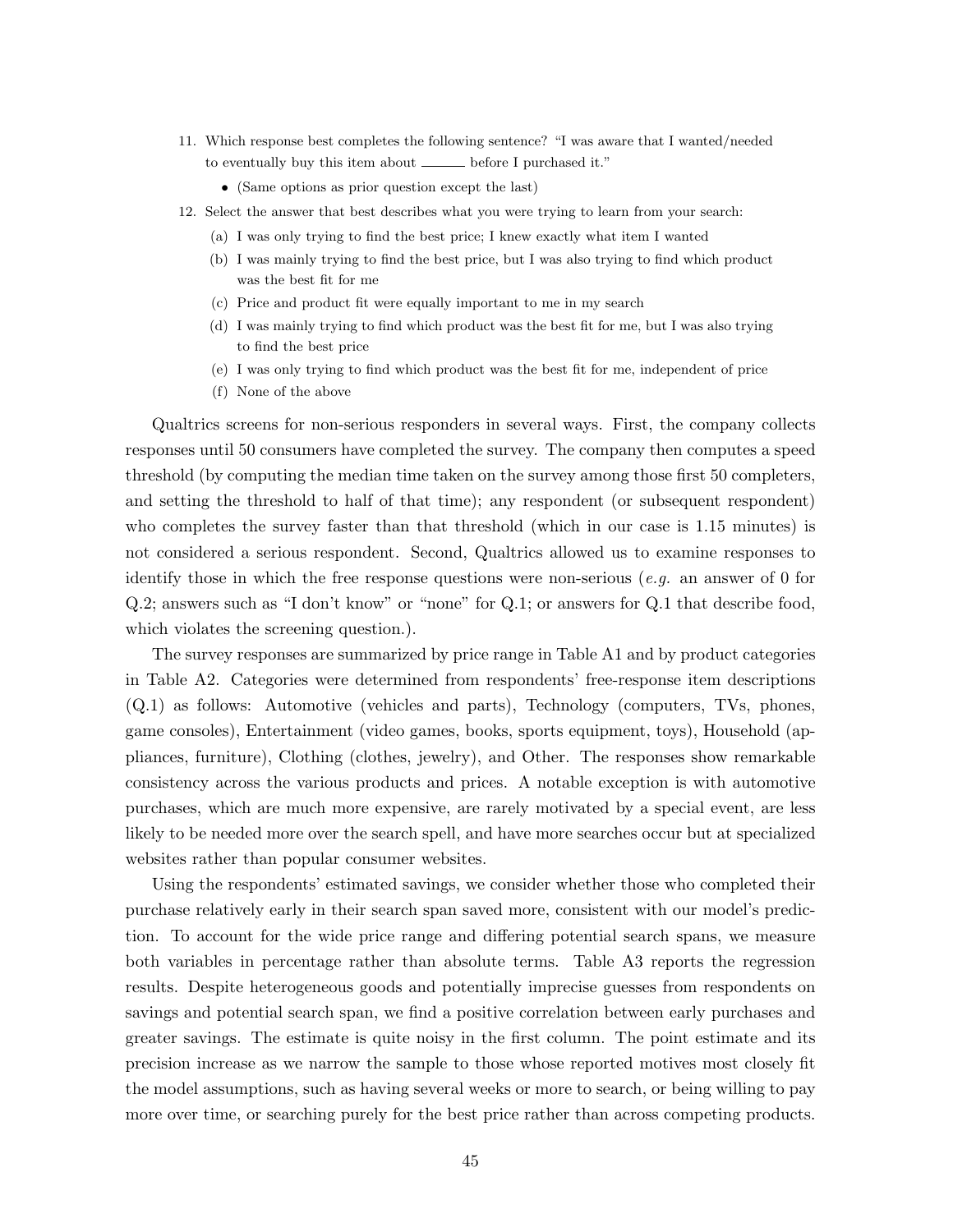|                |                            |                       |             | $> $33 \; \&$  |         |       |
|----------------|----------------------------|-----------------------|-------------|----------------|---------|-------|
|                |                            |                       | $\leq$ \$33 | $\leq$ $\$150$ | > \$150 | Total |
|                |                            | $\overline{\text{N}}$ | 416         | 397            | 397     | 1210  |
|                |                            |                       |             |                |         |       |
| Q2             | Purchase price             | (mean)                | 16          | 77             | 2600    | 884   |
|                |                            | (sd)                  | 9           | 35             | 7213    | 4299  |
|                |                            |                       |             |                |         |       |
| Q3             | $%$ saved                  | (mean)                | 39          | 29             | 22      | 30    |
|                |                            |                       |             |                |         |       |
| Q10&11         | Potential search span      | (mean)                | 46          | 67             | 99      | 70    |
|                |                            | (sd)                  | 66          | 85             | 135     | 101   |
|                | $%$ of search remaining    | (mean)                | 50          | 49             | 45      | 48    |
|                | Unlimited potential span   | $(\%)$                | 3.1         | 1.8            | 2.5     | 2.5   |
|                |                            |                       |             |                |         |       |
| Q5             | $#$ of physical searches   | (mean)                | 2.4         | 1.8            | 2.      | 2.1   |
|                |                            |                       |             |                |         |       |
| Q <sub>6</sub> | $#$ of online searches     | (mean)                | 3.1         | 3.8            | 5.5     | 4.1   |
|                |                            |                       |             |                |         |       |
| Q <sub>4</sub> | a. Searched Amazon         | $(\%)$                | 74          | 73             | 59      | 69    |
|                | b. Searched eBay           | $(\% )$               | 31          | 28             | 25      | 28    |
|                | c. Searched Google         | $(\%)$                | 24          | 25             | 27      | 25    |
|                |                            |                       |             |                |         |       |
|                | a-b: For a special event   | $(\%)$                | 36          | 38             | 23      | 32    |
| Q7             | a-c: Needed more over time | $(\%)$                | 65          | 66             | 64      | 65    |
|                |                            |                       |             |                |         |       |
|                | d. Knew high-price option  | $(\%)$                | 43          | 47             | $50\,$  | 47    |
|                |                            |                       |             |                |         |       |
| Q8             | a. Needed ASAP             | $(\%)$                | 40          | 44             | 53      | 46    |
|                | b. Needed by deadline      | $(\%)$                | 45          | 42             | 38      | 42    |
|                |                            |                       |             |                |         |       |
| Q9             | b. Willing to pay more in  | $(\%)$                | 66          | 63             | 64      | 64    |
|                | future                     |                       |             |                |         |       |
|                |                            |                       |             |                |         |       |
| Q12a           | a. Only searching on price | $(\%)$                | 52          | 48             | 46      | 49    |

### Table A1: Survey Summary Statistics by Price Range

Notes: Table provides means and standard deviations for a participants' survey responses. The first column denotes the question number and, in some cases, the response letter corresponding to the survey questions described in the text of Technical Appendix A. The second column provides an abbreviated explanation of the survey question. The final column contains statistics for the full sample. The columns labeled with monetary amounts  $(e.g. " \leq $33,")$  report statistics for a particular subsample based on the participant's reported purchase price.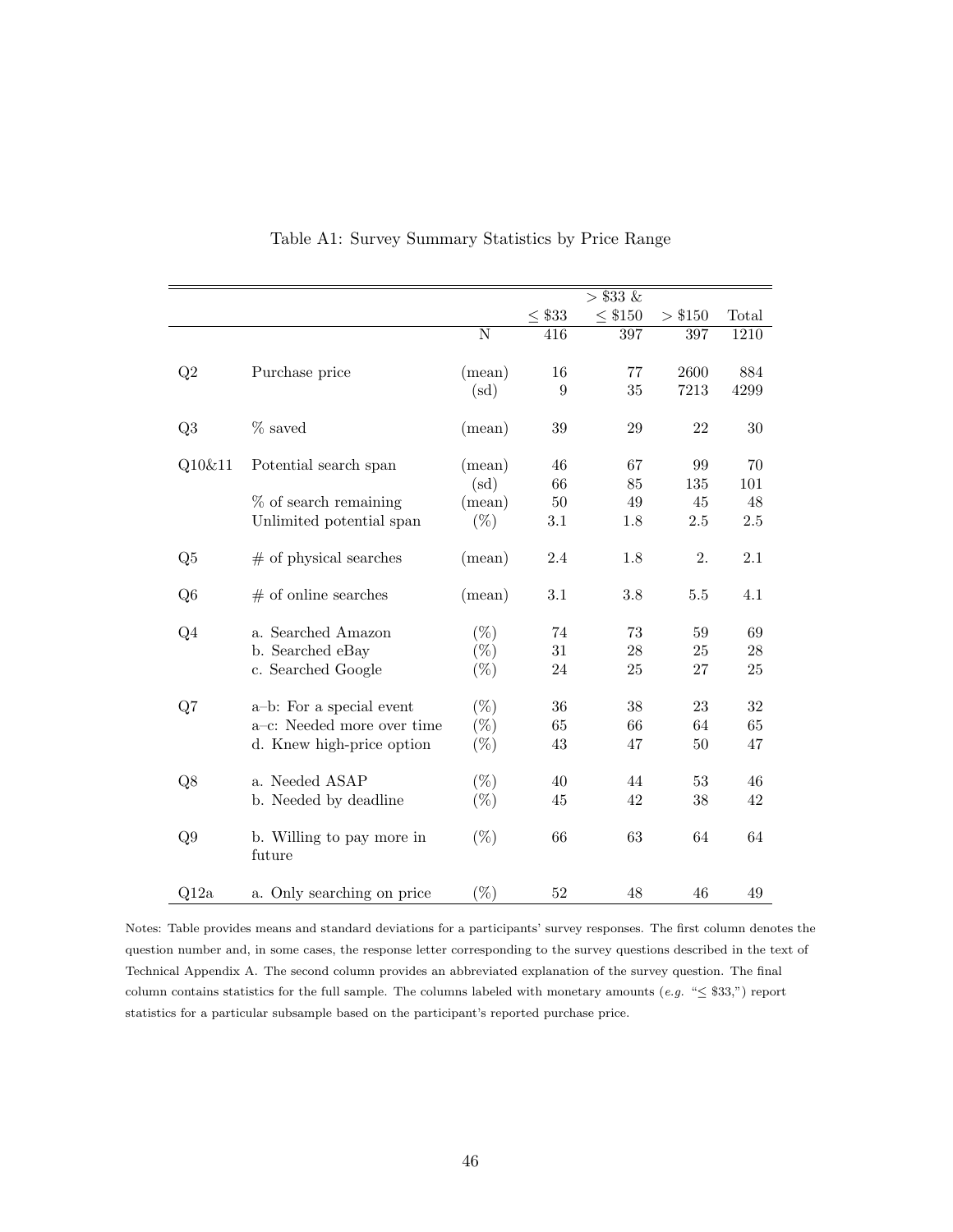|                 |                                                                                                  |                                                    | Automotive                    | Technology                   | Entertainment                       | Household                            | $\operatorname{Clotling}$   | Other                           | Total                            |
|-----------------|--------------------------------------------------------------------------------------------------|----------------------------------------------------|-------------------------------|------------------------------|-------------------------------------|--------------------------------------|-----------------------------|---------------------------------|----------------------------------|
|                 |                                                                                                  | $\overline{\text{N}}$                              | $\overline{52}$               | $\overline{329}$             | $\overline{110}$                    | $\overline{210}$                     | 183                         | $\overline{326}$                | 1210                             |
| Q2              | Purchase price                                                                                   | (mean)<br>(sd)                                     | 15,613<br>14,213              | 398<br>476                   | 56<br>98                            | 375<br>6194                          | 63<br>109                   | 92<br>455                       | 884<br>4,299                     |
| Q3              | $%$ saved                                                                                        | (mean)                                             | 14                            | $27\,$                       | $35\,$                              | 29                                   | 33                          | $32\,$                          | $30\,$                           |
| Q10&11          | Potential search span<br>$%$ of search remaining<br>Unlimited potential span<br>$Span > 20$ days | (mean)<br>$\rm (sd)$<br>(mean)<br>$(\%)$<br>$(\%)$ | 122<br>149<br>41<br>3.8<br>85 | 78<br>117<br>47<br>2.1<br>74 | 55<br>$79\,$<br>50<br>$3.6\,$<br>72 | 91<br>118<br>50<br>$1.9\,$<br>$77\,$ | 56<br>72<br>49<br>2.2<br>78 | $54\,$<br>74<br>48<br>2.8<br>65 | 70<br>101<br>48<br>$2.5\,$<br>73 |
| Q5              | $#$ of physical searches                                                                         | (mean)                                             | 2.7                           | 1.8                          | $1.3\,$                             | 1.7                                  | 4.1                         | 1.6                             | 2.1                              |
| Q <sub>6</sub>  | $#$ of online searches                                                                           | (mean)                                             | $6.5\,$                       | $4.5\,$                      | 3.4                                 | 4.2                                  | 3.4                         | 3.8                             | 4.1                              |
| Q4              | a. Searched eBay<br>b. Searched Google<br>c. Searched Amazon                                     | $(\% )$<br>$(\%)$<br>$(\% )$                       | 13<br>7.7<br>17               | $\,29$<br>29<br>73           | 37<br>$27\,$<br>84                  | 21<br>23<br>66                       | 25<br>26<br>65              | $33\,$<br>25<br>71              | $28\,$<br>25<br>69               |
| Q7              | a-b. For a special event<br>a-c. Needed more over time<br>d. Knew high-price option              | $(\%)$<br>$(\%)$<br>$(\%)$                         | 1.9<br>42<br>56               | 30<br>66<br>46               | 47<br>65<br>$45\,$                  | 25<br>63<br>45                       | 43<br>65<br>51              | 34<br>67<br>45                  | 32<br>65<br>47                   |
| Q8              | a. Needed ASAP<br>b. Needed by deadline                                                          | $(\%)$<br>$(\%)$                                   | $54\,$<br>35                  | 52<br>36                     | 34<br>50                            | 44<br>40                             | 38<br>50                    | 48<br>42                        | 46<br>42                         |
| Q9              | b. Willing to pay more in<br>future                                                              | $(\%)$                                             | 62                            | 64                           | 57                                  | 66                                   | 64                          | 66                              | 64                               |
| Q <sub>12</sub> | a. Only searching on price                                                                       | $(\%)$                                             | 46                            | 46                           | 65                                  | 40                                   | 50                          | 50                              | 49                               |

Table A2: Survey Summary Statistics by Category

Notes: Table provides descriptive statistics for the same survey responses as in Table A1, but broken down by product category (based on the participants' responses to survey Q1).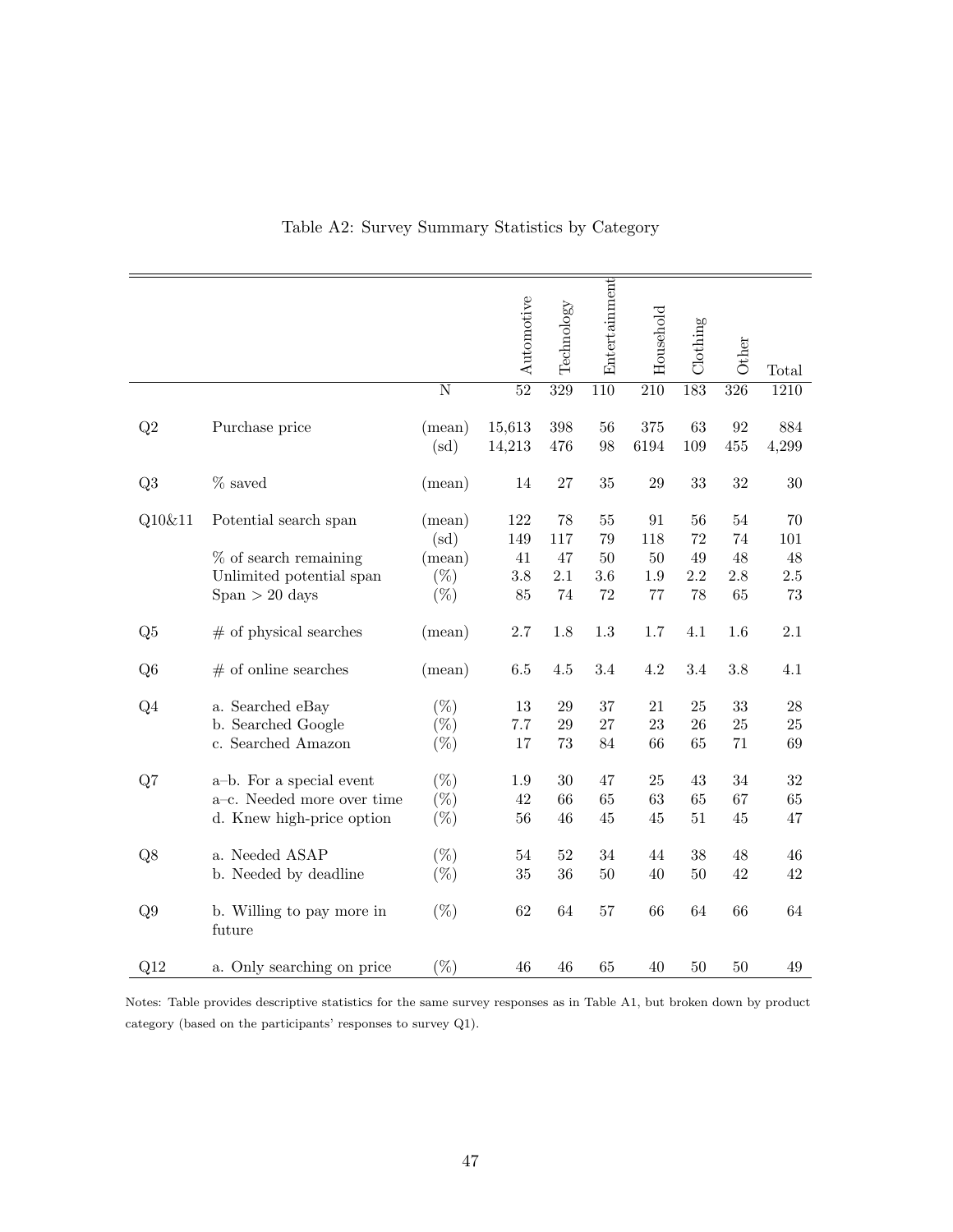|                                | $\left( 1\right)$ | 2)     | $\left(3\right)$ | $\left(4\right)$ |
|--------------------------------|-------------------|--------|------------------|------------------|
| % Remaining Search Time        | 1.82              | 4.66   | 7.71             | 13.92            |
|                                | (3.15)            | (3.65) | (4.78)           | (6.81)           |
|                                |                   |        |                  |                  |
| Constant                       | 29.2              | 28.5   | 27.1             | 23.8             |
|                                | (1.61)            | (1.82) | (2.31)           | (3.22)           |
|                                |                   |        |                  |                  |
| N                              | 764               | 534    | 347              | 162              |
| Willing to pay more in future  | X                 | X      | X                | X                |
| $Span > 20$ days               |                   | X      | X                | X                |
| Exclude clothing and household |                   |        | X                | $\mathbf{X}$     |
| Only searching on price        |                   |        |                  | Х                |

Table A3: Dependent Variable: Percentage Savings, Self-Reported

Notes: Table displays results of a regression of the percent saved by the consumer (computed as the response to Q3 divided by the response to Q2) regressed on the percent of search time remaining (computed as number of days corresponding to the response to Q10 divided by the sum of the days corresponding to Q10 and Q11), with progressively more restrictive samples used in Columns (1) through (4). Column (1) limits the sample to those respondents who indicated a willingness to pay more in the future (Q9b); column (2) adds a restriction that search span be greater than 20 days; column (3) excludes clothing and household items; and column (4) only includes those participants who were searching only for a good price (Q12a). Robust standard errors are displayed in parentheses.

### B Comparative Statics

### B.1 Comparative Statics in the Buyer Equilibrium

In this section we discuss comparative statics results for the model parameters. Although our equilibrium has no closed-form solution, these comparative statics can be obtained by implicit differentiation of  $\phi(k)$ , which allows for analytic derivations reported below.

Table A4 reports the sign of the derivatives of four key statistics in the buyer equilibrium. The first and second are the average number of participants per auction,  $\lambda^*$ , which reflects how competitive the auction is among buyers, and the average mass of buyers in the market,  $H^*$ , which is always proportional to  $\lambda^*$ . Third is the measure of buyers who never win an auction and must use the posted-price listings; this crucially affects the profitability of the posted-price market in the market equilibrium. Fourth is the bid of new buyers in the market, indicating the effect on buyers' willingness to pay. This comparative static can be derived at any s and has a consistent effect, but the simplest computation occurs at  $s = T$ . This comparative static also captures price dispersion, both within auctions and between auctions and posted prices. The posted price z is fixed, so a lower  $b^*(T)$  indicates greater dispersion.

Changes in  $\alpha$  have an intuitive impact. With more frequent auctions (reduced search frictions) the value of continued search is greater as there are more opportunities to bid. The increase in auctions creates more winners, reducing the stock of bidders and the number of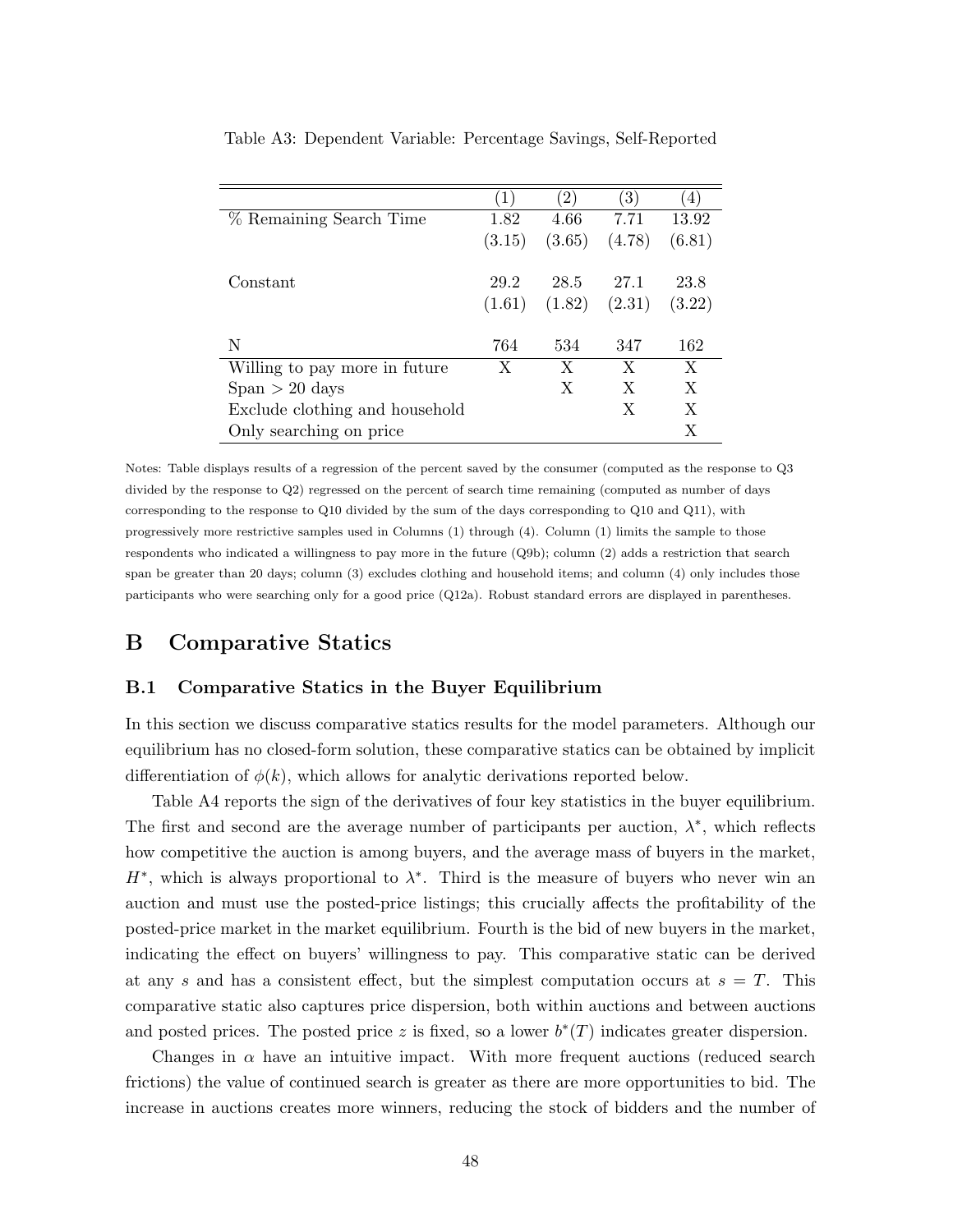|                                              |          |       | $\partial/\partial \alpha$ $\partial/\partial \tau$ $\partial/\partial \rho$ $\partial/\partial \beta$ $\partial/\partial T$ |  |
|----------------------------------------------|----------|-------|------------------------------------------------------------------------------------------------------------------------------|--|
| Participants per Auction                     |          |       |                                                                                                                              |  |
| Number of Buyers                             | $H^*$    |       |                                                                                                                              |  |
| Measure of Buyers using Posted Price $F'(0)$ |          |       |                                                                                                                              |  |
| Lowest Bid                                   | $b^*(T)$ | $***$ |                                                                                                                              |  |

Table A4: Comparative Statics on Key Statistics: Buyer Equilibrium

Notes: \*\* indicates that the sign depends on parameter values. Sufficient conditions for a positive sign are  $\delta \tau T > 1$  and  $\tau(\kappa - \alpha) > \rho > \tau(2\kappa - \alpha)\sqrt{\tau\kappaTe^{-\lambda}}$ . An exact condition is provided in the proof.

competitors per auction. Both of these effects lead bidders to lower reservation prices.

Changes in  $\tau$  have nearly the reverse effect from that of  $\alpha$ , though there are opposing forces at work. A higher likelihood of participating also reduces the search friction of a given bidder, as she will participate in more of the existing auctions. However, all other bidders are more likely to participate as well. The net result is typically higher bids, because the greater number of competitors dominates the increased auction participation to reduce the value of search. However, this does depend on parameter values; in particular, when  $\tau$  or  $\rho$  are very close to zero, extra participation dominates extra competitors, leading to lower bids.

The rate of time preference has no impact on the number or distribution of bidders, as  $\rho$ does not enter into equation (10) or (11). Intuitively, this is because the rate at which bidders exit is determined by how often auctions occur, which is exogenous here. Also, who exits depends on the ordinal ranking of their valuations, which does not change even if the cardinal values are altered. Their bids react as one would expect: buyers offer less when their utility from future consumption is valued less. By the same token, a decrease in  $\beta$  has no effect on the distribution of bidders, but will reduce their bids because more utility from consumption is delayed until the deadline.

We can also consider the effect (not shown in Table A4) of the parameter change on the expected revenue generated in an auction. For the first four parameters, revenue moves in the same direction as bids because the number of participants per auction is either constant or moves in the same direction. For instance, more auctions will reduce the bids and reduce the number of bidders; thus expected revenue must be lower. The intriguing exception is when the deadline is farther away; there, the additional participants override the lower initial bid, driving up expected revenue.

### B.2 Comparative Statics in the Market Equilibrium

For the market equilibrium, the computation of  $\theta^*$  prevents analytic determination of the sign of the comparative statics, but numeric evaluation remains consistent over a large space of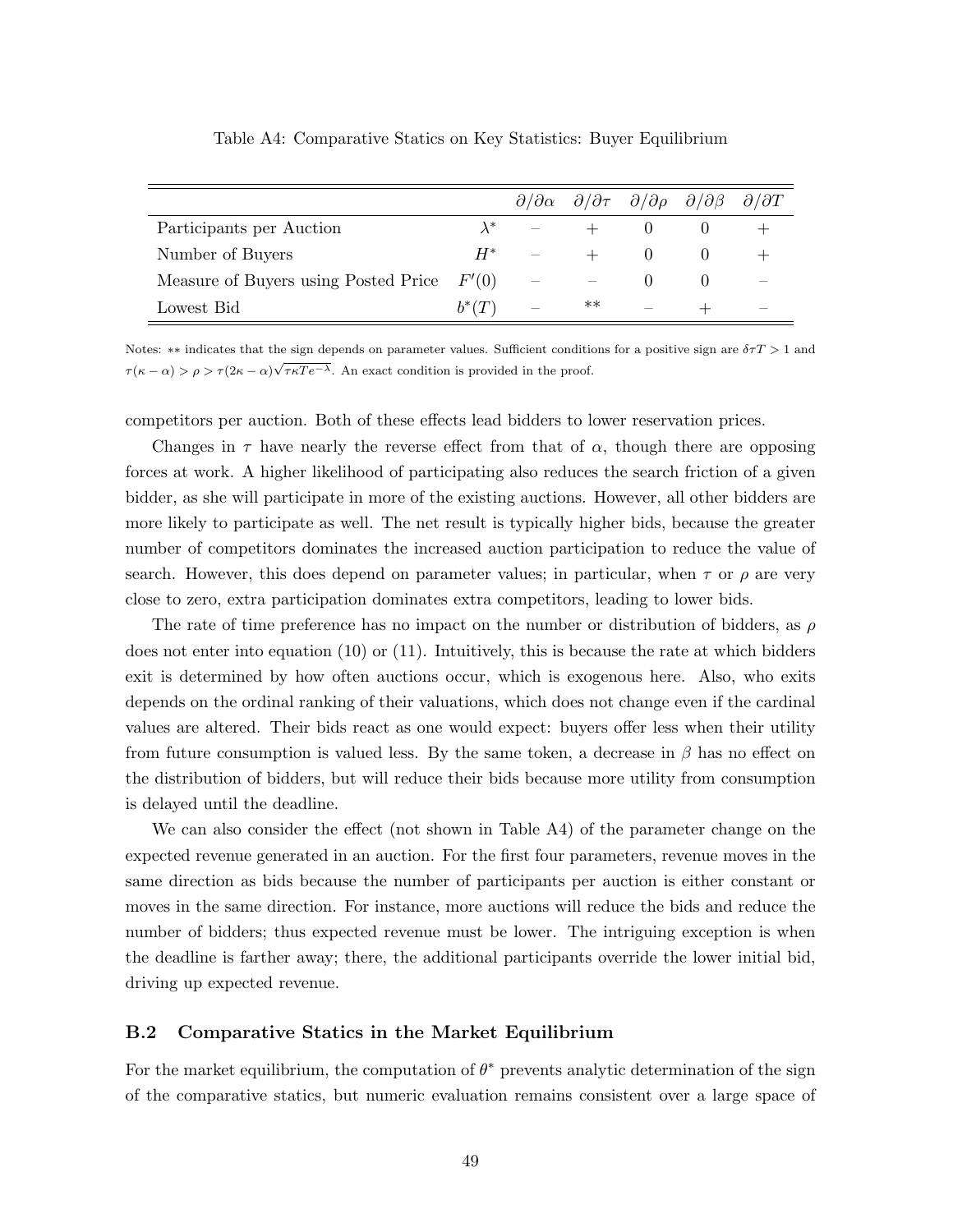|                               |             |        |        | $\partial/\partial \tau$ $\partial/\partial \rho$ $\partial/\partial T$ $\partial/\partial c$ $\partial/\partial \ell$ |  |
|-------------------------------|-------------|--------|--------|------------------------------------------------------------------------------------------------------------------------|--|
| Auction Rate                  | $\alpha^*$  |        |        |                                                                                                                        |  |
| Participants per Auction      | $\lambda^*$ | $^{+}$ | $^{+}$ |                                                                                                                        |  |
| % Buying via Posted Price     | $F'(0)H^*$  |        | $^{+}$ |                                                                                                                        |  |
| Stock of Posted-Price Sellers | $P^*$       | $^{+}$ |        |                                                                                                                        |  |
| Lowest Bid                    | $b^*(T)$    |        |        |                                                                                                                        |  |
| Expected Revenue              | $\theta^*$  |        |        |                                                                                                                        |  |

Table A5: Comparative Statics on Key Statistics: Market Equilibrium

Notes: Reported signs are numeric computations under estimated parameters.

parameter values. Table A5 summarizes these typical effects. We are particularly interested in how parameter changes affect the distribution of sellers across mechanisms. We find that more sellers join the discount market when buyers are more attentive  $(\tau)$ , less patient  $(\rho)$ , or have less time (T). Higher seller costs (whether in listing fee,  $\ell$ , or production, c) also shift sellers from auctions to posted prices.

To examine the effects in greater depth, first consider an increase in  $\tau$ . In the buyer equilibrium, this leads to more participants per auction, who then are willing to bid more. In the market equilibrium, however, more attentive buyers also induce sellers to offer more auctions. This more than offsets the effect of more participants per auction, producing a net decline in bids. On net, however, expected revenue slightly increases.

Next, an increase in  $\rho$  reduces bids but had no effect on the distribution of buyers in the buyer equilibrium. In a market equilibrium, bids will still fall, but sellers offer fewer auctions. Surprisingly, this leads to higher revenue per auction, as it concentrates more buyers per auction. Changes in T behave similarly under either equilibrium definition.

For c, it is remarkable that even though increased production costs do not raise the retail price (by assumption), they still affect auctions in the distribution of buyers and their bids. Higher costs will shrink the margins in both markets, which the auction market responds to by reducing its flow of sellers. Fewer auctions necessarily mean that more buyers reach their deadline; and this increased demand for posted-price listings more than compensates for the smaller margin. That is, a larger stock of posted-price sellers is needed to return to normal profits. Also, with fewer available auctions, buyers have a lower continuation value from waiting for future discount buying opportunities. This drives up bidders' reservation prices, but not enough to prevent a smaller flow of auction sellers. The comparative statics for listing fees  $\ell$  behave similarly, as discussed in the Section 6.4 of the text.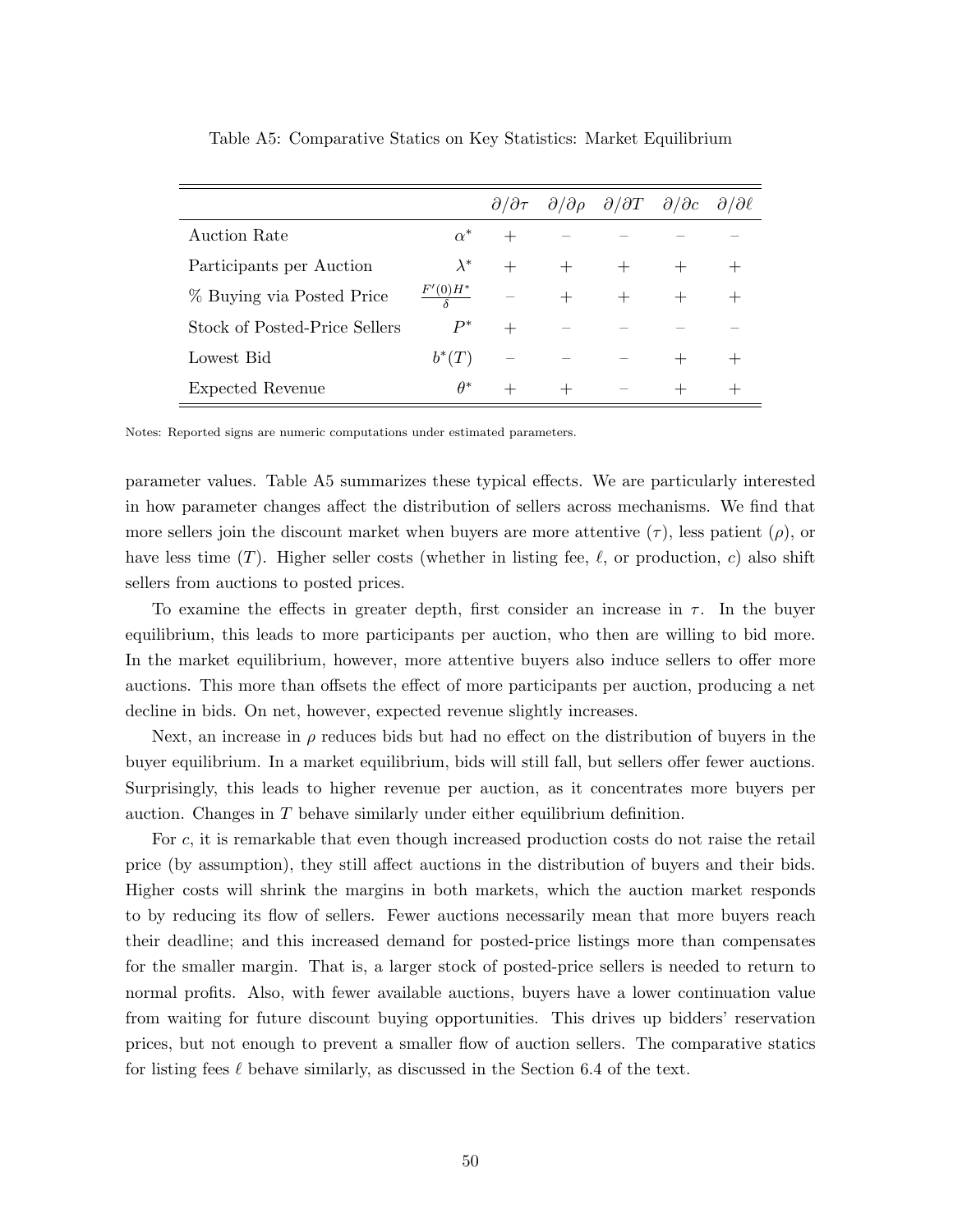### B.3 Derivation of Buyer Equilibrium Comparative Statics

Because we do not have a closed-form solution for the endogenous number of participants per auction, we use implicit differentiation of  $\phi(H^*) = 0$  from (10) to determine the effect of the exogenous parameters on  $H^*$ . In fact, we find it convenient to express this implicit differentiation in terms of the participants per auction,  $\lambda^* \equiv \tau H^*$ ; so with slight abuse of notation, we refer to  $\phi(\lambda)$  when literally it would be  $\phi(\lambda/\tau)$ . In preparation for implicit differentiation, we note that  $\phi'(\lambda) < 0$  for all  $\lambda$ :

$$
\frac{\partial \phi}{\partial \lambda} = -\alpha e^{-\lambda} - (\tau T \alpha + e^{\lambda}) \delta e^{-\tau T \kappa} < 0,\tag{28}
$$

where  $\kappa \equiv \delta + \alpha e^{-\lambda}$  is used for notational convenience, though we treat  $\kappa$  as a function of  $\alpha$ and  $\lambda$  when taking derivatives.

Also note that  $H = \frac{\lambda^*}{\tau}$  $\frac{\lambda^*}{\tau}$  and  $F'(0) = \kappa - \alpha$ , while the lowest bid is:

$$
b(T) = ze^{-\rho T} \cdot \frac{\kappa (\tau \kappa + \rho) e^{\lambda^*}}{\tau \kappa (\delta e^{\lambda^*} + \alpha e^{-\rho T}) + \rho (\delta e^{\lambda^*} + \alpha e^{\tau T \kappa})}.
$$
\n(29)

Because this is always evaluated at the equilibrium  $\lambda^*$ , we can substitute for  $e^{\lambda^*}$  using  $\phi(\lambda^*) = 0$ , which is  $\delta e^{\lambda} = (\kappa - \alpha) e^{\tau T \kappa}$ , thus obtaining:

$$
b(T) = \frac{ze^{-\rho T}}{\delta} \cdot \frac{(\tau \kappa + \rho)(\kappa - \alpha)}{\tau (\kappa - \alpha + \alpha e^{-(\rho - \tau \kappa)T}) + \rho}.
$$
\n(30)

#### **B.3.1** Auction Rate,  $\alpha$

Using implicit differentiation, we compute the effect of  $\alpha$  on  $\lambda^*$ .

$$
\frac{\partial \phi}{\partial \alpha} = -1 + e^{-\lambda} + \tau T \delta e^{-\tau T \kappa} \tag{31}
$$

$$
= -1 + e^{-\lambda} \left( 1 + \left( \frac{\delta + \alpha e^{-\lambda} - \alpha}{\delta + \alpha e^{-\lambda}} \right) \ln \left( \frac{\delta e^{\lambda}}{\delta + \alpha e^{-\lambda} - \alpha} \right) \right). \tag{32}
$$

The second equality comes from substituting for T using a rearrangement of  $\phi(\lambda^*) = 0$ , which is  $T=\frac{1}{\tau}$  $\frac{1}{\tau\kappa} \ln\left(\frac{\delta e^{\lambda}}{\kappa - \epsilon}\right)$  $\frac{\delta e^{\lambda}}{\kappa - \alpha}$ .

By rearrangement,  $\frac{\partial \phi}{\partial \alpha} \leq 0$  if and only if:

$$
\ln\left(\frac{\delta e^{\lambda}}{\delta + \alpha e^{-\lambda} - \alpha}\right) - \left(e^{\lambda} - 1\right) \frac{\delta + \alpha e^{-\lambda}}{\delta + \alpha e^{-\lambda} - \alpha} \le 0 \tag{33}
$$

As  $\lambda \longrightarrow 0$ , the left-hand side approaches 0. If we take the derivative of the left-hand side w.r.t.  $\lambda$ , we obtain:

$$
-\frac{\left(e^{\lambda}-1\right)\left(\alpha+\delta e^{\lambda}\right)\left(2\alpha+e^{\lambda}(\delta-\alpha)\right)}{\left(\alpha+(\delta-\alpha)e^{\lambda}\right)^2}
$$
\n(34)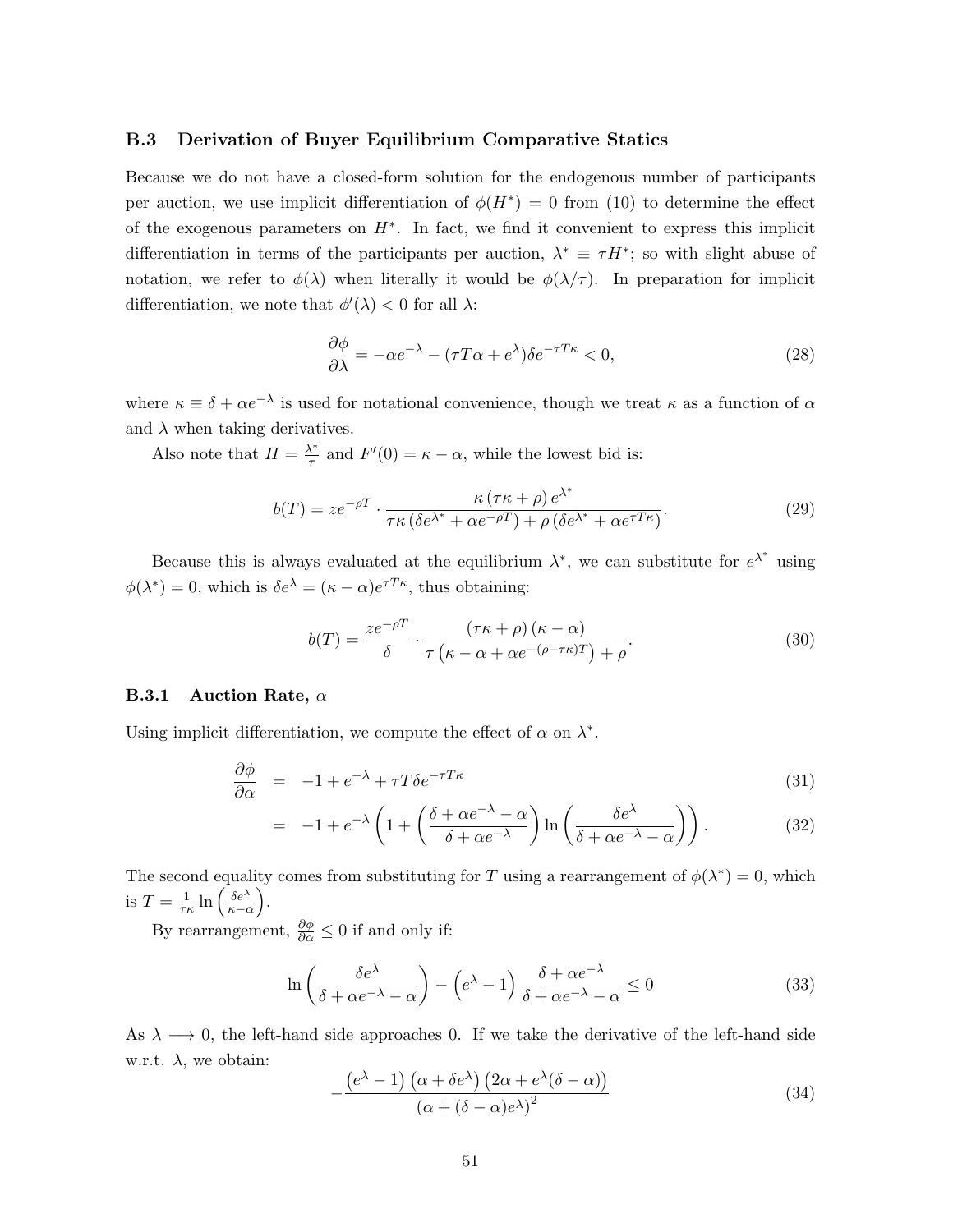Each parenthetical term is strictly positive for all  $\lambda > 0$ , so the left-hand side of (33) is strictly decreasing in  $\lambda$ . Thus, (33) strictly holds for any  $\lambda > 0$ , including the equilibrium  $\lambda^*$ . Therefore,  $\frac{\partial \phi}{\partial \alpha} < 0$ , and  $\frac{\partial \lambda}{\partial \alpha} = -\left(\frac{\partial \phi}{\partial \alpha}\right) / \left(\frac{\partial \phi}{\partial \lambda}\right) < 0$ . Specifically,

$$
\frac{\partial \lambda}{\partial \alpha} = -\frac{1 - (1 + \tau T(\kappa - \alpha))e^{-\lambda}}{\kappa - \alpha + (1 + \tau T(\kappa - \alpha))\alpha e^{-\lambda}}.
$$
\n(35)

Next, consider the impact on the fraction purchasing from posted-price listings, which is affected both directly by  $\alpha$  and indirectly through  $\lambda$ :

$$
\frac{\partial F'(0)}{\partial \alpha} = e^{-\lambda} - 1 + \alpha \cdot \frac{\partial \lambda}{\partial \alpha}.\tag{36}
$$

This is strictly negative because  $e^{-\lambda} < 1$  and  $\frac{\partial \lambda}{\partial \alpha} < 0$ .

To demonstrate the effect to  $\alpha$  on the bidding function, we use the alternate depiction in terms of the function  $g(t)$ :

$$
b(T) = \frac{g(T)}{g(T) + \rho \int_0^T g(t)dt},
$$

recalling that

$$
g(t) \equiv \tau e^{-\rho t} \left( \kappa - \alpha \left( 1 - e^{-t \tau \kappa} \right) \right).
$$

Of course,  $g(t)$  is a function of  $\alpha$  (including its effect on  $\kappa$ ), so let  $g_{\alpha}(t)$  denote its derivative with respect to  $\alpha$ . Thus,

$$
g_{\alpha}(t) = \tau e^{-\rho t} \left( e^{-\tau \kappa t} + \frac{\kappa (1 - \alpha \tau t e^{-\tau \kappa t})}{\alpha + (\kappa - \alpha) (e^{\lambda} + \alpha \tau T)} - 1 \right).
$$

When we take the derivative of  $b(T)$  w.r.t.  $\alpha$ , we obtain:

$$
\frac{\partial b(T)}{\partial \alpha} = z \rho \frac{\int_0^T (g(t)g_\alpha(T) - g(T)g_\alpha(t)) dt}{\left(g(T) + \rho \int_0^T g(t) dt\right)^2}.
$$

The denominator is clearly positive. The numerator is always negative; in particular, at each  $t \in [0, T]$ , the integrand is negative. This integrand simplifies to:

$$
-\frac{\kappa\tau^2e^{-(t+T)(\kappa\tau+\rho)}\left(\alpha^2\tau(T-t)+(\kappa-\alpha)\left(\alpha\tau(T-t)e^{\kappa\tau T}+e^{\lambda}\left(e^{\kappa\tau T}-e^{\kappa t\tau}\right)\right)\right)}{\alpha+(\kappa-\alpha)\left(e^{\lambda}+\alpha\tau T\right)}<0.
$$

The inequality holds that because  $T \geq t$  and  $\kappa > \alpha$ , making each parenthetical term in the expression positive.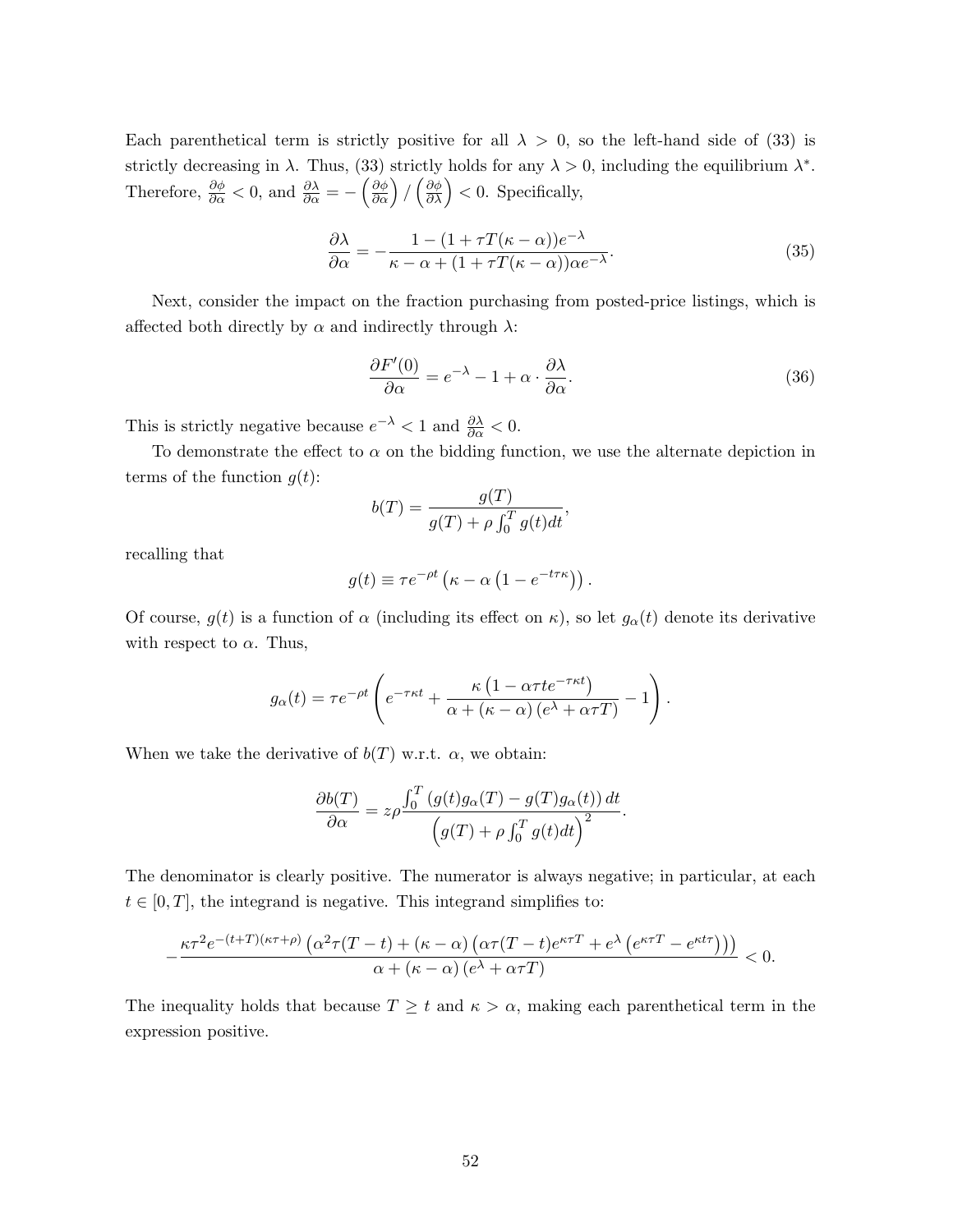### **B.3.2** Attention,  $\tau$

Using implicit differentiation, we compute the effect of  $\tau$  on  $\lambda^*$ .

$$
\frac{\partial \phi}{\partial \tau} = \delta \kappa T e^{-\tau T \kappa} > 0. \tag{37}
$$

All of these terms are strictly positive. Because  $\frac{\partial \phi}{\partial \lambda} < 0$ , by implicit differentiation,  $\frac{\partial \lambda}{\partial \tau} =$  $-\left(\frac{\partial \phi}{\partial \tau}\right) / \left(\frac{\partial \phi}{\partial \lambda}\right) > 0$ . Specifically,

$$
\frac{\partial \lambda}{\partial \tau} = \frac{\delta \kappa T e^{\lambda}}{\alpha e^{\tau T \kappa} + \delta e^{\lambda} (e^{\lambda} + \alpha \tau T)}.
$$
\n(38)

Next, consider the impact on the fraction purchasing from posted-price listings. The probability of participation  $\tau$  has no direct effect on  $F'(0)$ , but affects it only through  $\lambda$ :

$$
\frac{\partial F'(0)}{\partial \tau} = \frac{\partial F'(0)}{\partial \lambda} \cdot \frac{\partial \lambda}{\partial \tau} = -\alpha e^{-\lambda} \cdot \frac{\partial \lambda}{\partial \tau}
$$
(39)

which is always negative.

Finally, consider the effect on the lowest bid. Here, the sign of the derivative will depend on parameter values, so it is more convenient to take comparatives on (30) rather than examining it in terms of  $g(t)$ . Because  $\kappa'(\tau) = \alpha e^{-\lambda} \lambda'(\tau)$ , the comparative static on  $b(T)$  works out to:

$$
\frac{\partial b(T)}{\partial \tau} = \frac{z\alpha e^{\lambda}\psi}{\left(\kappa - \alpha\right)\left(\tau\alpha + \left(\tau(\kappa - \alpha) + \rho\right)e^{T(\rho + \tau\kappa)}\right)^2\left(\alpha + \left(\kappa - \alpha\right)\left(\tau\alpha T + e^{\lambda}\right)\right)}.\tag{40}
$$

where

$$
\psi = e^{\lambda} (\kappa - \alpha)^2 \left( \rho (\tau \delta T - 1) + \delta \kappa \tau^2 T - \frac{\alpha e^{-\lambda} \rho}{\kappa - \alpha} \right) \n+ \delta e^{\lambda + \rho T} \left( \rho \left( e^{\lambda} (\kappa - \alpha) + \alpha \right) - T (\kappa \tau + \rho) \left( \tau (\kappa - \alpha)^2 + \kappa \rho \right) \right).
$$

The lowest bid is increasing in  $\tau$  if and only if  $\psi > 0$  because the remaining terms in  $\frac{\partial b(T)}{\partial \tau}$  are always positive.

To verify the sufficient conditions listed under Table A4 in the paper, note that  $\tau \delta T > 1$ ensures that the first term in the first line is positive. For the remaining terms of the first line, note that  $\delta \kappa \tau^2 T > \kappa \tau$  by the same assumption. Moreover, because  $\kappa > \alpha$  and  $1 > e^{-\lambda}$ , then  $\delta \kappa \tau^2 T > \alpha \tau e^{-\lambda}$ . Thus, the sufficient condition  $\tau(\kappa - \alpha) > \rho$  ensures that  $\delta \kappa \tau^2 T > \frac{\alpha e^{-\lambda} \rho}{\kappa - \alpha}$ .

For the second line, we note that by omitting the first and last  $\alpha$  in the first step, then applying the second sufficient condition twice in the second, we get:

$$
\rho \left( e^{\lambda} (\kappa - \alpha) + \alpha \right) - T(\kappa \tau + \rho) \left( \tau (\kappa - \alpha)^2 + \kappa \rho \right) > \rho e^{\lambda} (\kappa - \alpha) - T (\tau \kappa + \rho)^2 \kappa
$$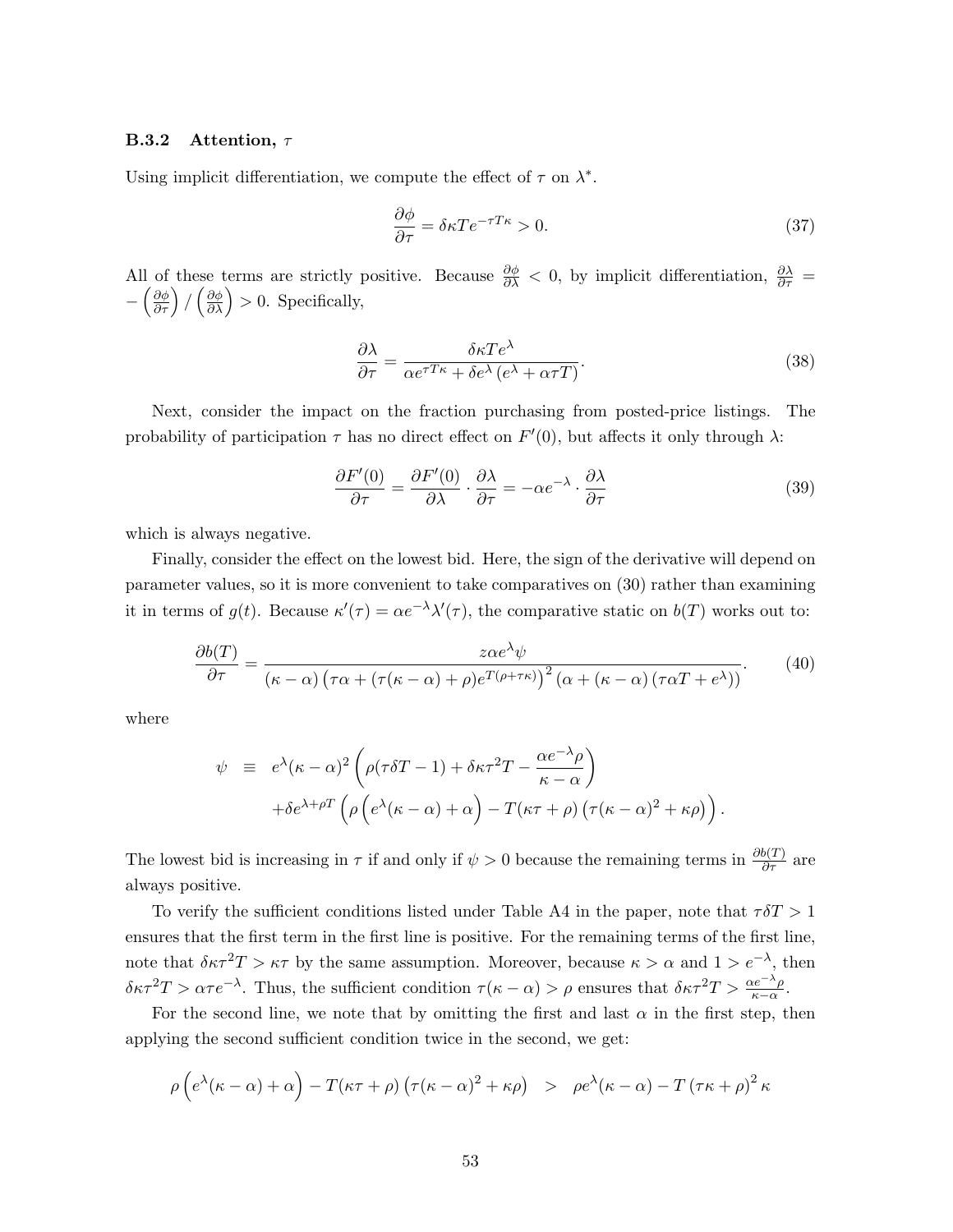$$
- \frac{\rho^2 e^{\lambda}}{\tau} - T (\tau (2\kappa - \alpha))^2 \kappa.
$$

The third sufficient condition,  $\rho > \tau(2\kappa - \alpha)$ √  $\tau \kappa T e^{-\lambda}$ , ensures that this last term is positive.

### **B.3.3** Impatience,  $\rho$

The rate of time preference  $\rho$  does not enter into  $\phi$ , so therefore  $\frac{\partial \phi}{\partial \rho} = 0$  and  $\frac{\partial \lambda}{\partial \rho} = 0$ . Similarly,  $ρ$  has no direct effect on  $F'(0)$  or indirect effect through  $λ$ .

To demonstrate the effect to  $\rho$  on the bidding function, we use the alternate depiction in terms of the function  $g(t)$ :

$$
b(T) = \frac{g(T)}{g(T) + \rho \int_0^T g(t)dt},
$$

recalling that

$$
g(t) \equiv \tau e^{-\rho t} \left( \delta + \alpha \left( e^{-\lambda} + e^{-t\tau (\delta + \alpha e^{-\lambda})} - 1 \right) \right).
$$

Of course,  $g(t)$  is a function of  $\rho$ , so let  $g_{\rho}(t)$  denote its derivative with respect to  $\rho$ . Thus,

$$
g_{\rho}(t) = -t\tau e^{-\rho t} \left( \delta + \alpha \left( e^{-\lambda} + e^{-t\tau (\delta + \alpha e^{-\lambda})} - 1 \right) \right).
$$

Therefore, when we take the derivative of  $b(T)$  w.r.t.  $\rho$ , we obtain:

$$
\frac{\partial b(T)}{\partial \rho} = z \frac{\int_0^T \left(\rho g(t)g_\rho(T) - \rho g(T)g_\rho(t) - g(t)g(T)\right) dt}{\left(g(T) + \rho \int_0^T g(t)dt\right)^2}.
$$

The denominator is necessarily positive. We will show that the integrand is negative for all  $t$ , implying that  $\frac{\partial b(T)}{\partial \rho} < 0$ . The integrand simplifies to:

$$
\frac{\tau^2(\rho(t-T)-1)}{e^{(t+T)(\tau(\alpha e^{-\lambda}+\delta)+\rho)}}\cdot\left(\left(\alpha(1-e^{-\lambda})-\delta\right)e^{\tau t(\alpha e^{-\lambda}+\delta)}-\alpha\right)\cdot\left(\left(\alpha(1-e^{-\lambda})-\delta\right)e^{\tau T(\alpha e^{-\lambda}+\delta)}-\alpha\right).
$$

Because  $t \leq T$ , the numerator is always negative, and the exponential term in the denominator is always positive. Finally, we note that  $\alpha(1-e^{-\lambda})-\delta < 0$  because  $\delta - \alpha(1-e^{-\lambda})$  $\delta e^{\lambda - \tau T(\delta + \alpha e^{-\lambda})} = 0$  in equilibrium. This ensures that second and third parenthetical terms are negative.

### **B.3.4** Immediate Consumption,  $\beta$

The fraction of immediate consumption has no impact on  $(10)$ , so  $\lambda^*$  will not change even if consumers obtain more utility at the time of purchase. Thus the number and distribution of buyers in the market are unaffected. The bid function is thus directly impacted as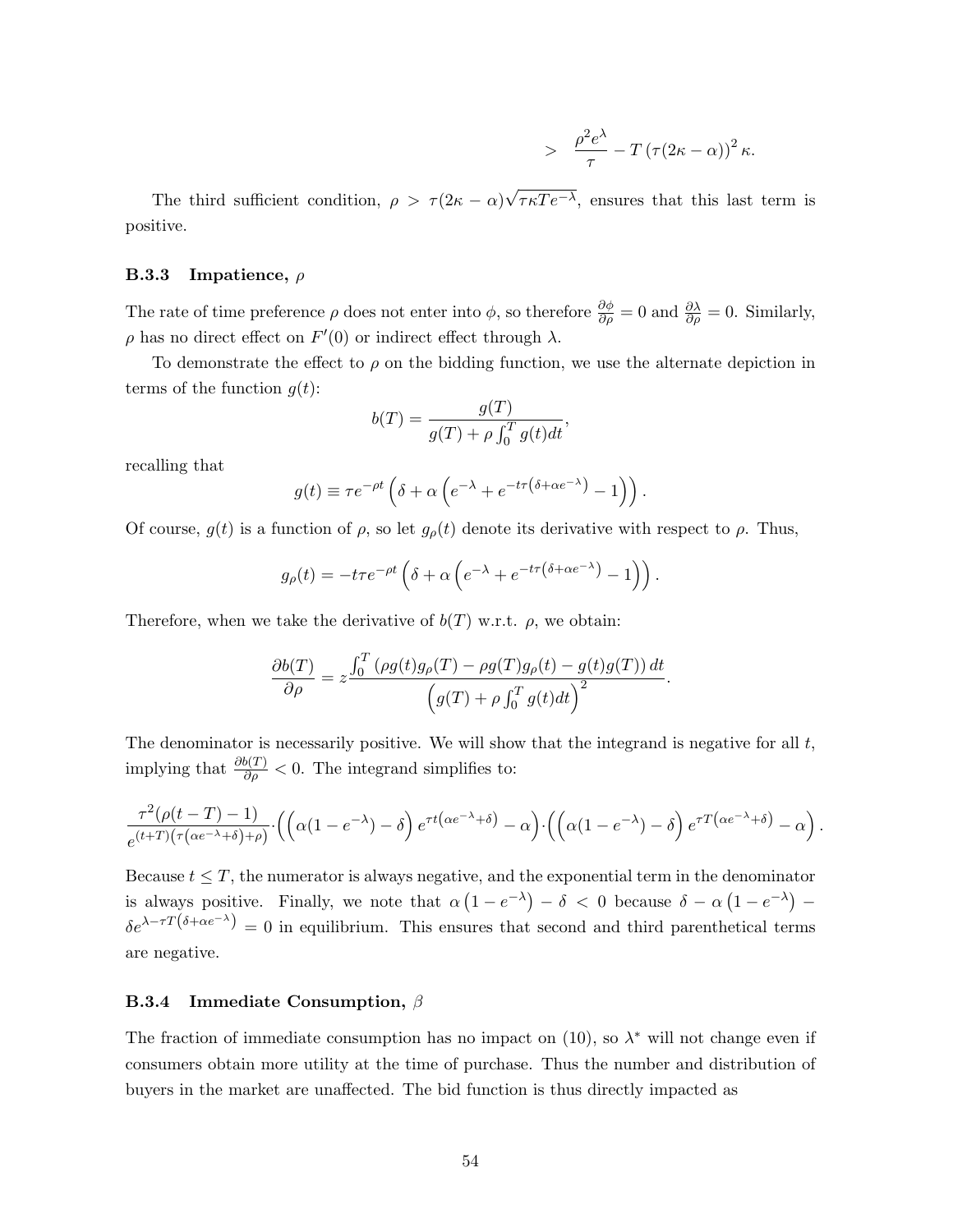$$
\frac{\partial b(T)}{\partial \beta} = x \cdot \frac{(1 - e^{-\rho T})\delta e^{\lambda^*} (\tau \kappa + \rho) + \rho \alpha \left( e^{\tau \kappa T} - e^{-\rho T} \right)}{\tau \kappa \left( \delta e^{\lambda^*} + \alpha e^{-\rho T} \right) + \rho \left( \delta e^{\lambda^*} + \alpha e^{\tau \kappa T} \right)} > 0.
$$
\n(41)

The inequality holds because  $e^{\tau \kappa T} > 1 > e^{-\rho T}$ .

### B.3.5 Deadline, T

Using implicit differentiation, we compute the effect of  $T$  on  $\lambda^*$ .

$$
\frac{\partial \phi}{\partial T} = \delta \kappa \tau e^{\lambda^*} e^{-\tau T \kappa},\tag{42}
$$

which is clearly positive. Then by implicit differentiation,  $\frac{\partial \lambda}{\partial T} = -\left(\frac{\partial \phi}{\partial T}\right) / \left(\frac{\partial \phi}{\partial \lambda}\right) > 0$ . Specifically,

$$
\frac{\partial \lambda}{\partial T} = \frac{\delta \tau \kappa}{\delta \left( 1 + \tau T \alpha e^{-\lambda^*} \right) + \alpha e^{\tau T \kappa - 2\lambda^*}} \tag{43}
$$

Moreover, the number of buyers  $H^*$  is not directly affected by T, so it increases only because  $\lambda^*$  increases.

Next, consider the impact on the fraction purchasing from posted-price listings. The deadline T has no direct effect on  $F'(0)$ , but affects it only through  $\lambda$ :

$$
\frac{\partial F'(0)}{\partial T} = \frac{\partial F'(0)}{\partial \lambda} \cdot \frac{\partial \lambda}{\partial T} = -\alpha e^{-\lambda} \cdot \frac{\partial \lambda}{\partial T}
$$
(44)

which is always negative.

To demonstrate the effect of T on the bidding function, we again use the definition of  $b(T)$ in terms of  $g(t)$ , but to distinguish between an intermediate time t and the initial time T, we write it as:

$$
b(T) = \frac{g(T,T)}{g(T,T) + \rho \int_0^T g(t,T)dt},
$$

where

$$
g(t,T) \equiv \tau e^{-\rho t} \left( \kappa - \alpha \left( 1 - e^{-t \tau \kappa} \right) \right),
$$

where T only affects the expression by changing  $\lambda$  and hence changing  $\kappa$ .

The derivative of  $b(T)$  w.r.t. T is thus:

$$
\frac{\partial b(T)}{\partial T} = -\frac{z\rho \left( \int_0^T \left( \frac{g(T,T)^2}{T} - g(t,T)g_t(T,T) \right) dt + \int_0^T \left( g(T,T)g_T(t,T) - g(t,T)g_T(T,T) \right) dt \right)}{\left( g(T) + \rho \int_0^T g(t)dt \right)^2},
$$

where  $g_t$  and  $g_T$  are derivatives with respect to the first and second terms, respectively. Specifically, these evaluate to:

$$
g_t(T,T) = (\rho \tau(\alpha - \kappa) - \alpha \tau(\kappa \tau + \rho)e^{-\tau \kappa T}) e^{-T\rho}
$$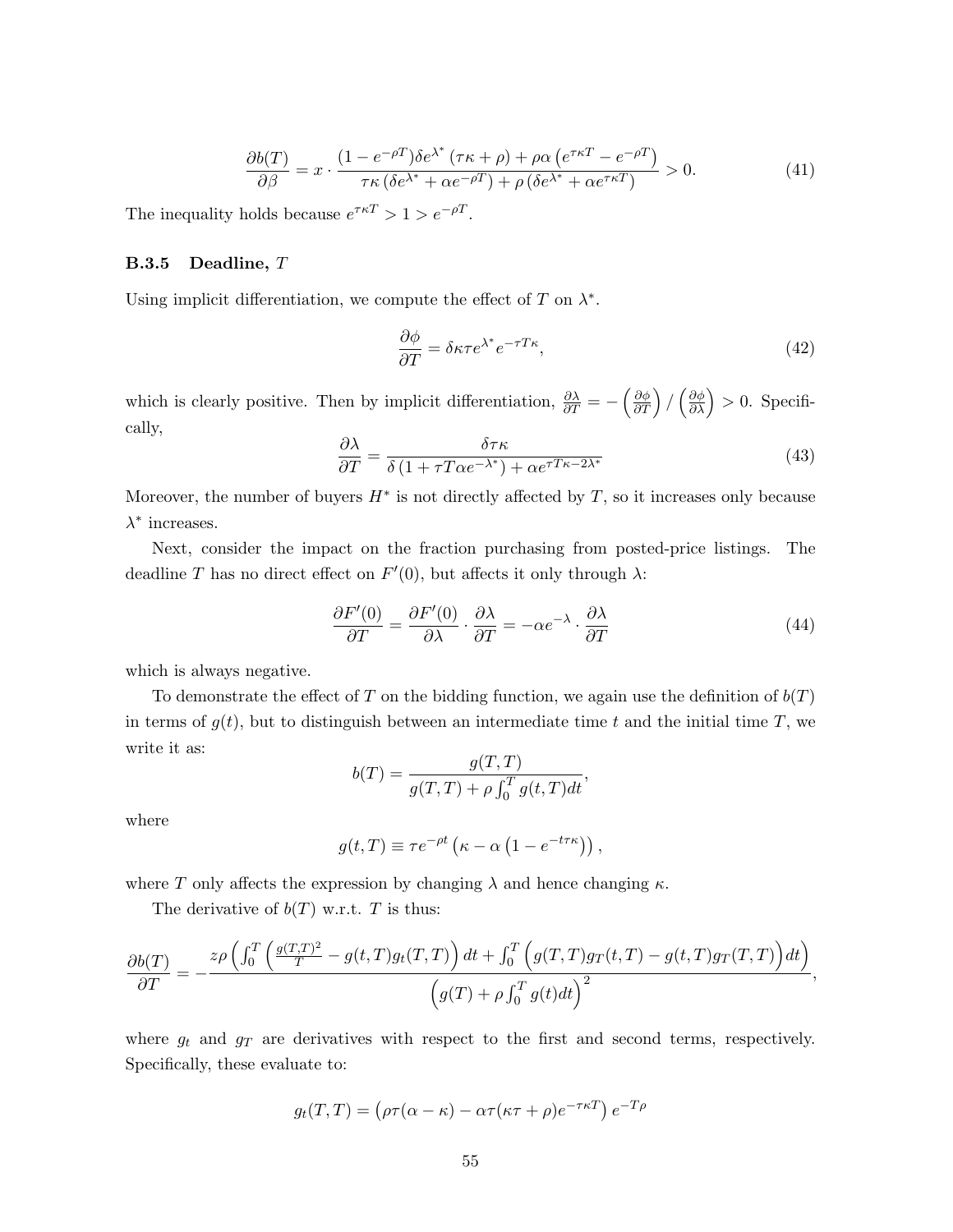and

$$
g_T(t,T) = \alpha \tau \left(\alpha t \tau - e^{\kappa t \tau}\right) e^{-\lambda - t(\kappa \tau + \rho)} \lambda'(T).
$$

Because  $\kappa > \alpha$ , we know that  $g_t(T, T) < 0$  and  $g(t, T) > 0$  for all t. Thus, the first integral in the numerator is always positive.

The integrand of the second integral simplifies to  $\mu(t)\alpha^2\tau^2\lambda'(T)e^{-\lambda-(t+T)(\tau\kappa+\rho)}$ , where:

$$
\mu(t) \equiv e^{\tau \kappa t} (\tau T(\alpha - \kappa) - 1) + e^{\tau \kappa T} (t \tau (\kappa - \alpha) + 1) + \alpha \tau (t - T).
$$

We have already shown that  $\lambda'(T) > 0$ ; thus, to show that the integral is positive, we only need to show that  $\mu(t) \geq 0$  for all t. First note that  $\mu(T) = 0$  and  $\mu(0) = e^{\tau \kappa T} - \tau \kappa T - 1 > 0$ . To see the latter inequality, note that this has the form  $e^x - x - 1$ , which is equal to 0 at  $x = 0$ and has a positive derivative  $e^x - 1 \geq 0$  for all x.

Next, note that  $\mu''(t) = -(1 + \tau T(\kappa - \alpha))\tau^2 \kappa^2 e^{\tau \kappa t} < 0$  for all  $t \in [0, T]$ . Because  $\mu(0) >$  $\mu(T) = 0$  and  $\mu''(t) < 0, \mu(t) > 0$  for all  $t \in [0, T)$ .

Thus, the integrand of the second integral is always positive. Thus  $\frac{\partial b(T)}{\partial T} < 0$ .

# C Market Equilibrium Model

The equilibrium solution to the market model is presented here, along with the propositions for the existence of degenerate and dispersed equilibria and their proofs.

### C.1 Equilibrium Solution

While the market equilibrium conditions simplify considerably, they do not admit an analytic solution and we must numerically solve for both  $\alpha^*$  and  $H^*$ . Equilibrium is attained when both (10) and (20) simultaneously hold. To compute  $\theta^*$ , (14) must be evaluated using  $b(s)$ and  $F(s)$  from the buyer equilibrium; the resulting equation is cumbersome and is reported in the proof of Proposition 3. Once  $\alpha^*$  and  $H^*$  are found, the remaining equilibrium objects are easily solved as follows:

$$
\Pi_a^* = c \tag{45}
$$

$$
\Pi_p^* = c \tag{46}
$$

$$
A^* = \frac{\alpha^*}{\eta} \tag{47}
$$

$$
P^* = \frac{(z(1-\ell) - c) (\delta - \alpha^* (1 - e^{-\tau H^*}))}{\rho c}
$$
\n(48)

$$
\zeta^* = \frac{\rho c}{z(1-\ell) - c} \tag{49}
$$

$$
\sigma^* = \frac{\alpha^* \left(1 - e^{-\tau H^*}\right)}{\delta}.
$$
\n(50)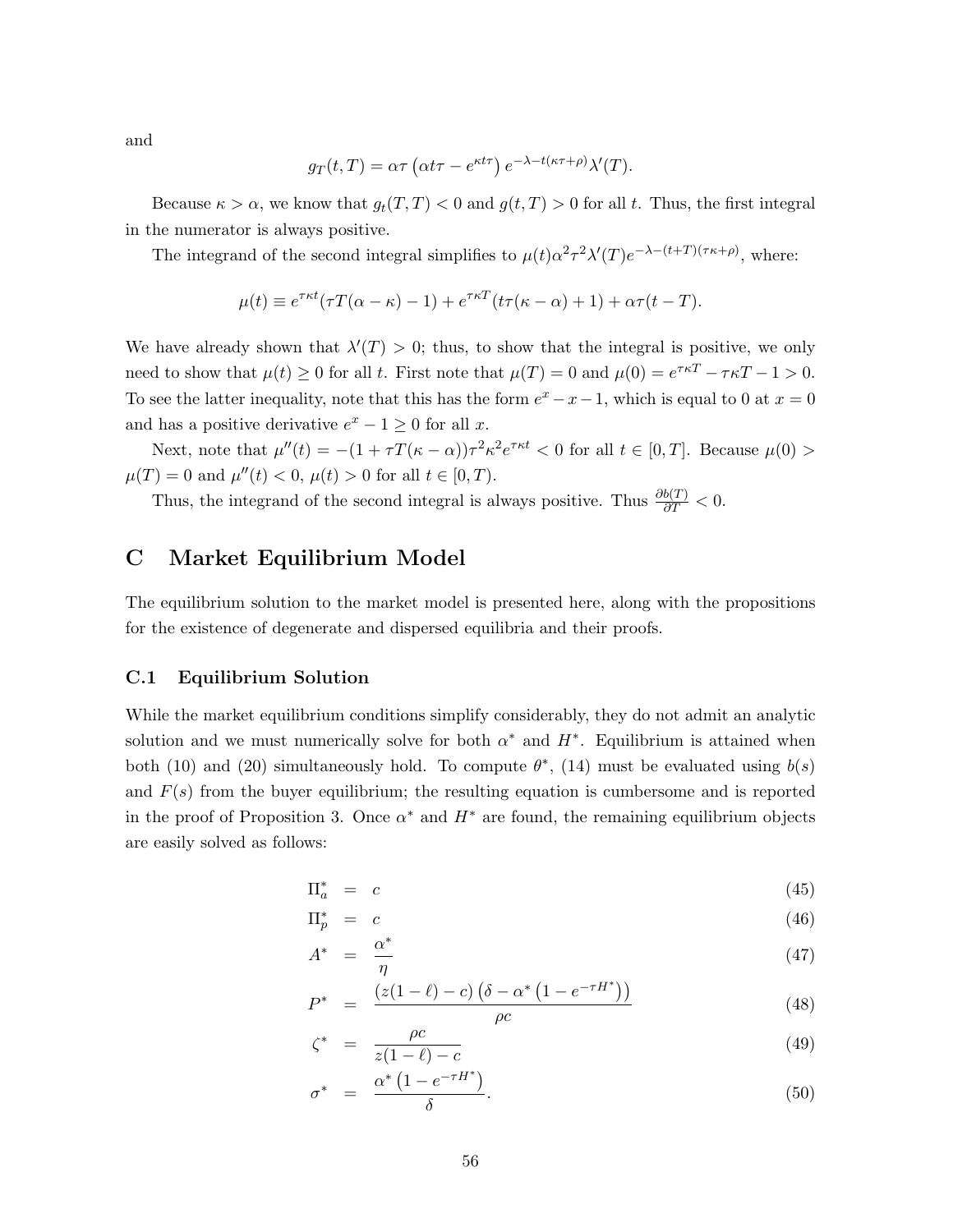The following proposition demonstrates that these solutions are necessary for any equilibrium in which auctions actually take place.

**Proposition 3.** A market equilibrium with an active discount channel  $(\alpha^* > 0)$  must satisfy  $\phi(H^*) = 0$ , equation (20), equations (11) through (14), and equations (45) through (50).

The solution described in Proposition 3 can be called a *dispersed equilibrium*, to use the language of equilibrium search theory, as we observe the homogeneous good being sold at a variety of prices and by multiple sales mechanisms. By contrast, in a *degenerate equilibrium*, the good is always sold at the same price. This only occurs if all goods are purchased via posted-price listings and no auctions are offered  $(\alpha^* = \sigma^* = 0)$ . We can analytically solve for this degenerate equilibrium and for the conditions under which it exists, as described in the following proposition.<sup>47</sup>

Proposition 4. The degenerate market equilibrium, described by equations (11) and (12) and equations (45) through (50) with  $\alpha^* = 0$  and  $H^* = \delta T$ , exists if and only if

$$
\beta x + \frac{(z - \beta x)\tau\delta}{1 - e^{-\tau\delta T}} \cdot \frac{\tau\delta + (\rho T(\rho + \tau\delta) - \tau\delta) e^{-(\rho + \tau\delta)T}}{(\rho + \tau\delta)^2} \le \frac{c}{1 - \ell} \cdot \left(1 + \frac{\rho}{\eta \left(1 - e^{\tau\delta T}\right)}\right). \tag{51}
$$

Moreover, if this condition fails, a dispersed market equilibrium will exist. Thus, an equilibrium always exists.

The left side of (51) calculates the expected revenue  $\theta$  that a seller would earn by offering an auction when no one else does  $(\alpha = 0)$ . For this equilibrium to exist, the expected revenue must be lower than the expected cost of entering the market (the right side of (51)). We can consider such a deviation because buyers still wait until their deadline before purchasing via the posted-price listing, and are willing to bid their reservation price  $b(s) = \beta x + (z - \beta x)e^{-\rho s}$ if given the chance.

Equation (51) indicates that auctions are not viable when expected costs are high, such as high production costs or listing fees, or long delays before closing (small  $\eta$ ). In contrast, the posted-price market can compensate for these costs by keeping a low stock of sellers so that the item is sold very quickly. Auctions can also be undermined by weak competition among bidders producing low expected revenue, which occurs with a small flow of buyers  $(\delta)$  or few of them paying attention  $(\tau)$ .

Proposition 4 proves that an equilibrium always exists; we further conjecture that the equilibrium is always unique. This claim would require that at most one dispersed equilibrium

<sup>&</sup>lt;sup>47</sup>In equilibrium search models, a degenerate equilibrium often exists regardless of parameter values, essentially as a self-fulfilling prophecy. Buyers won't search if there is only one price offered, and sellers won't compete with differing prices if buyers don't search. Yet in our auction environment, the degenerate equilibrium does not always exist. This is because our buyers do not incur any cost to watch for auctions; even if no auctions are expected, buyers are still passively available should one occur. In that sense, they are always searching, giving sellers motivation to offer auctions when (51) does not hold.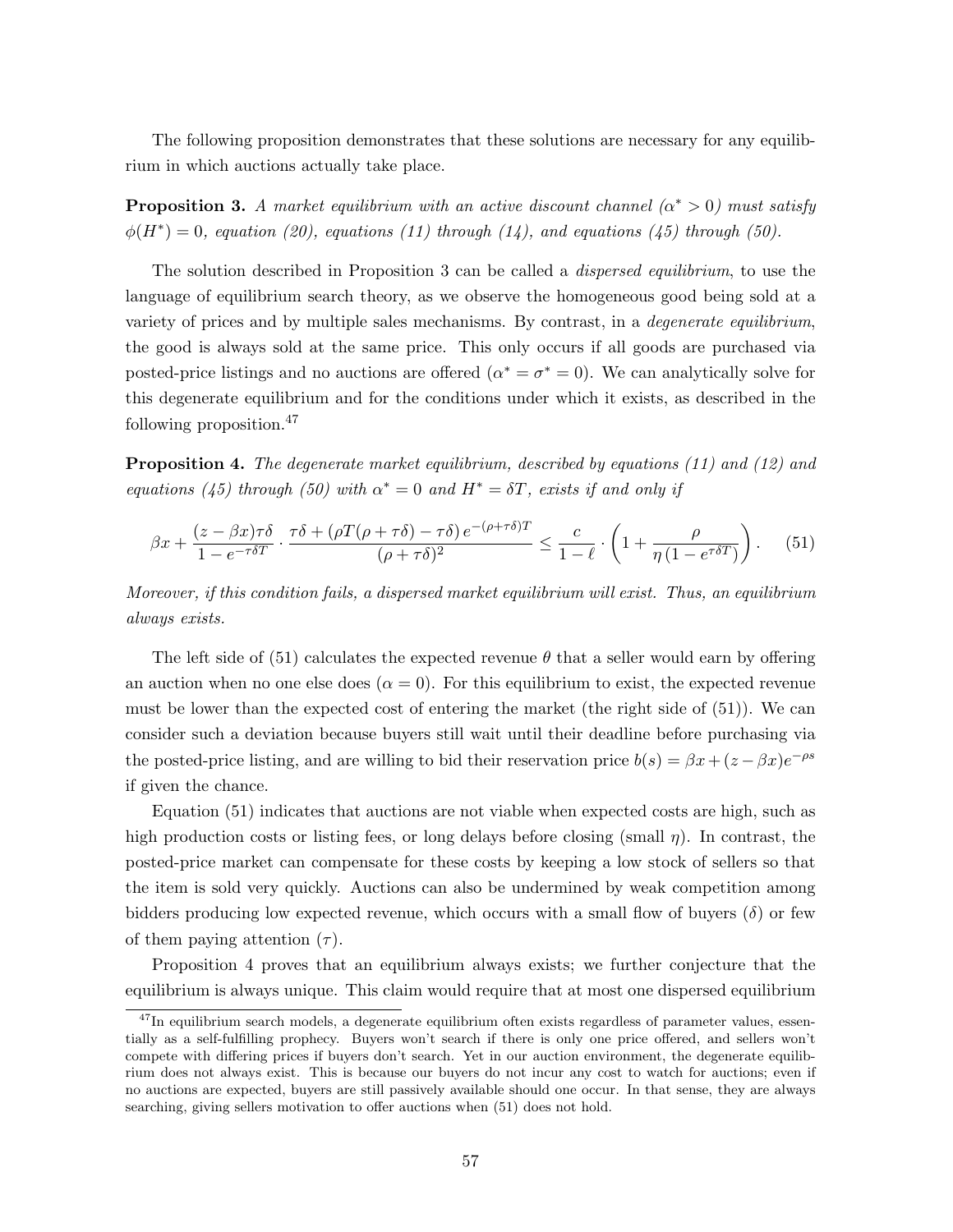can occur, and that a dispersed equilibrium cannot occur when (51) holds — both of which are true if  $\theta$  is a decreasing function of  $\alpha$  (*i.e.*, more auctions always lead to lower revenue). The complicated expression for  $\theta$  in the dispersed equilibrium precludes an analytic proof, but we have consistently observed this relationship between  $\alpha$  and  $\theta$  in numerous calculations across a wide variety of parameters.

### C.2 Proofs

**Proof of Proposition 3.** By Proposition 1, equations (11) and (12) and  $\phi(H^*) = 0$  must be satisfied in order to be a buyer equilibrium, as required in the first condition.

The solutions to  $A^*$  and  $\sigma^*$  are simply restatements of (16) and (18), respectively. It is apparent that  $\sigma^* \geq 0$ . To see that  $\sigma^* < 1$ , note that the equilibrium condition  $\phi(H^*) = 0$ requires that  $\alpha(1 - e^{-\tau H}) < \delta$ . This also ensures that  $P^* > 0$ .

The profits stated in (45) and (46) are required by the third and second equilibrium conditions, respectively. From (13), profit solves as:  $\Pi_p = \frac{\zeta z (1-\ell)}{q+\zeta}$  $\frac{\partial (1-\ell)}{\partial + \zeta}$ , so for this to equal c, we require  $\zeta^* = \frac{\rho c}{\gamma(1-\ell)}$  $\frac{\rho c}{z(1-\ell)-c}$  as in equation (49). With this, (19) readily yields P<sup>\*</sup> as listed in (48).

The only remaining element regards expected auction profit. Equation (15) solves as:  $\Pi_a = \frac{\eta(1 - e^{-\tau H})(1 - \ell)\theta}{n(1 - e^{-\tau H}) + o}$  $\frac{1-e^{-\tau H}}{\eta(1-e^{-\tau H})+\rho}$ . By setting this equal to c and solving for  $\theta$ , we obtain (20).

To evaluate the integrals in (14), we first note that by interchanging the sum and integral and evaluating the sum, expected revenue simplifies to:

$$
\theta = \frac{\lambda}{1 - e^{-\lambda}} \left( e^{-\lambda} b(T) + \lambda \int_0^T b(s) F(s) F'(s) e^{-\lambda F(s)} ds \right).
$$
 (52)

After substituting for  $b(s)$  and  $F(s)$  from the buyer equilibrium, this evaluates to:

$$
\theta = \beta x + \frac{z - \beta x}{1 - e^{-\tau H}} \quad . \quad \left( \quad 1 + \frac{1}{(\rho + \kappa \tau) (\rho \delta + \tau (\kappa - \alpha) (\delta + \alpha e^{-\tau H - \rho T}))} \right) \cdot \left( \tau (\alpha - \kappa) e^{-\tau H - \rho T} (\kappa \tau (\kappa - H \rho) - H \rho^2) - \delta \rho (2 \kappa \tau + \rho) + \kappa \rho \tau \left( \delta \Psi \left( 1 - \frac{\kappa}{\alpha} \right) + (\alpha - \kappa) e^{-\tau H - \rho T} \Psi \left( 1 - \frac{\kappa e^{\tau H}}{\alpha} \right) \right) \right),
$$

where  $\kappa \equiv \delta + \alpha e^{-\tau H}$  and  $\Psi(q)$  is Gauss's hypergeometric function with parameters  $a = 1$ ,  $b = -1 - (\rho/\tau \kappa)$ ,  $c = -\rho/\tau \kappa$ , evaluated at q. Under these parameters, the hypergeometric function is equivalent to the integral:

$$
\Psi(q) \equiv -\left(1 + \frac{\rho}{\tau \kappa}\right) \int_0^1 \frac{t^{-2 - \frac{\rho}{\tau \kappa}}}{1 - qt} dt.
$$

While not analytically solvable for these parameters,  $\Psi$  is readily computed numerically.  $\Box$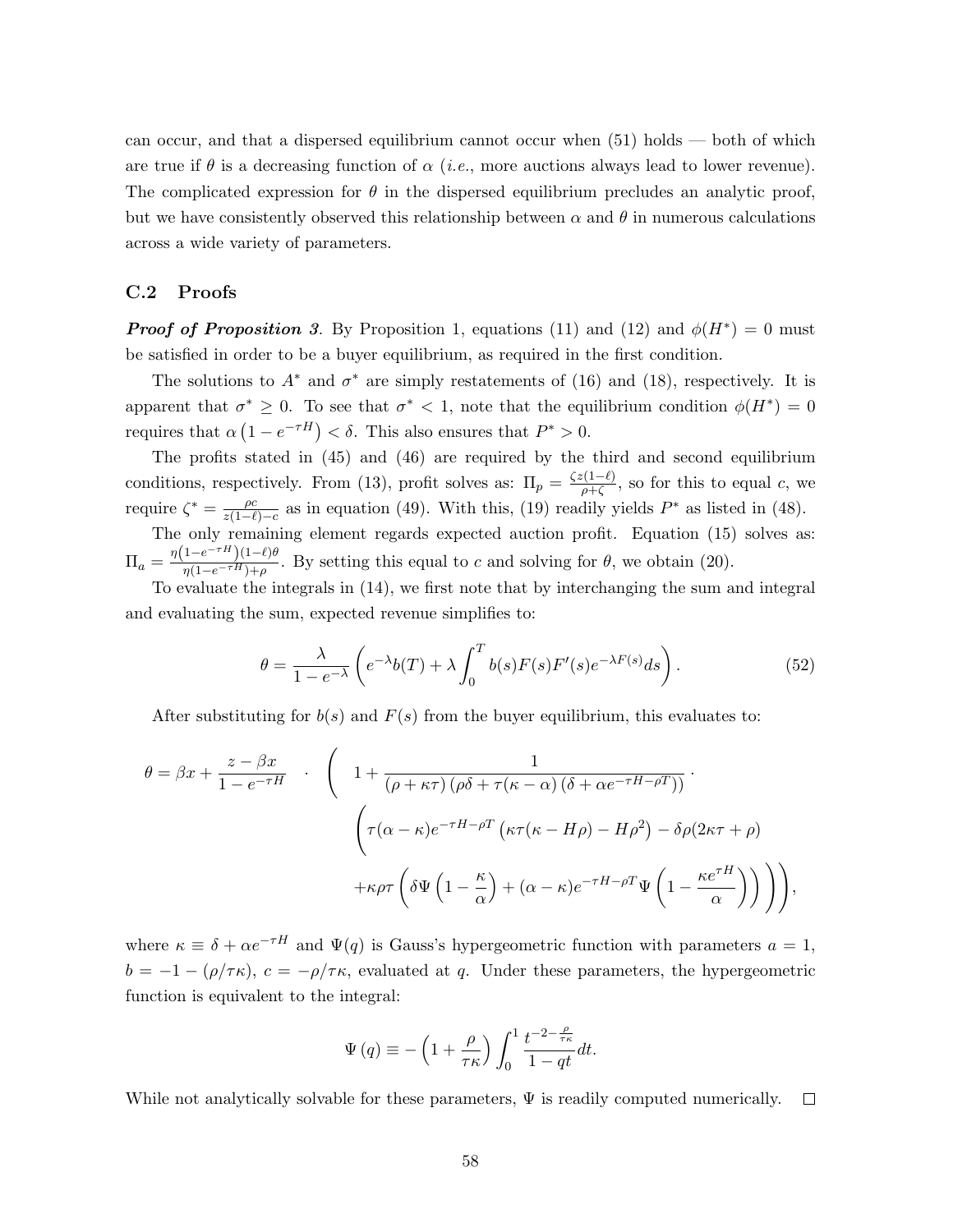**Proof of Proposition 4.** The proposed Buyer and Market Equilibria still apply when  $\alpha^* =$ 0, bearing in mind that as  $\alpha \to 0$ , the solution to  $\phi(H^*) = 0$  approaches  $H^* = \delta T$ . In the absence of auctions, the distribution of bidders is uniformly distributed across  $[0, T]$  because none of them exit early; so  $F^*(s) = s/T$  and  $H^* = \delta T$ . Moreover, the buyer's willingness to bid (if an auction unexpectedly occurred) reduces to:  $b(s) = \beta x + (z - \beta x)e^{-\rho s}$ .

For  $\alpha^* = 0$  to be a market equilibrium, we need  $\Pi_a^* \leq \Pi_p^*$ . To prevent further entry,  $\Pi_p^* = c$ is still required. From (15), a seller would earn  $\Pi_a^* = \frac{\eta(1 - e^{\tau \delta T})(1 - \ell)\theta}{\theta + \eta(1 - e^{\tau \delta T})}$  $\frac{1-e^{-t}}{\rho+\eta(1-e^{-\delta T})}$  by offering an auction unexpectedly. Thus, the expected profit comparison simplifies to:  $\theta \leq \frac{c}{1-\ell} \cdot \left(1 + \frac{\rho}{\eta(1-e^{\tau \delta T})}\right)$  . This is equivalent to  $(51)$ , where the left-hand side is evaluated from  $(52)$ :

$$
\theta = \frac{\tau \delta T}{1 - e^{-\tau \delta T}} \left( e^{-\tau \delta T} b(T) + \int_0^T b(s) F(s) F'(s) e^{-\tau \delta T F(s)} ds \right)
$$
  
\n
$$
= \beta x + \frac{\tau \delta T}{1 - e^{-\tau \delta T}} \left( e^{-\tau \delta T} (z - \beta x) e^{-\rho T} + \int_0^T (z - \beta x) e^{-\rho s} \frac{s}{T^2} e^{-\tau \delta s} ds \right)
$$
  
\n
$$
= \beta x + \frac{(z - \beta x) \tau \delta}{1 - e^{-\tau \delta T}} \cdot \frac{\tau \delta + (\rho T (\rho + \tau \delta) - \tau \delta) e^{-(\rho + \tau \delta)T}}{(\rho + \tau \delta)^2}.
$$

Thus, if (51) holds, then the profit from offering an auction is never greater than continuing to offer a posted-price listing, making  $\alpha^* = 0$  an equilibrium. If (51) fails to hold, then  $\alpha^* = 0$ cannot be an equilibrium because some firms will earn greater profit by deviating and offering an auction.

To prove the last claim, first note that in a buyer equilibrium,  $H \to 0$  as  $\alpha \to \infty$ . In addition,  $b(s) \to 0$  for all  $s > 0$ , because auctions occur every instant, in which the buyer faces no competition. Thus, expected revenue is 0 in the limit, yielding profit  $\Pi_a < 0$  for  $\alpha \to \infty$ . At the same time, the violation of (51) is equivalent to  $\Pi_a > 0$  for  $\alpha = 0$ . Because expected revenue is continuous in  $\alpha$ , by the intermediate value theorem there must exist an  $\alpha^* > 0$  such that  $\Pi_a(\alpha^*) = 0$ , which will constitute a dispersed equilibrium.  $\Box$ 

### D Extensions

### D.1 Alternative Mechanisms: Physical Search, Bargaining, or Lotteries

Our model of non-stationary search for discounts can be readily adapted for settings beyond auctions. Here, we briefly outline several examples of how the search problems could be formulated, changing the discount mechanism in (3) while maintaining the deadlines embedded in the  $-V'(s)$  term and the full price option z.

To our knowledge, these non-stationary bargaining and lottery problems have not been studied before. We believe they present interesting settings for future work.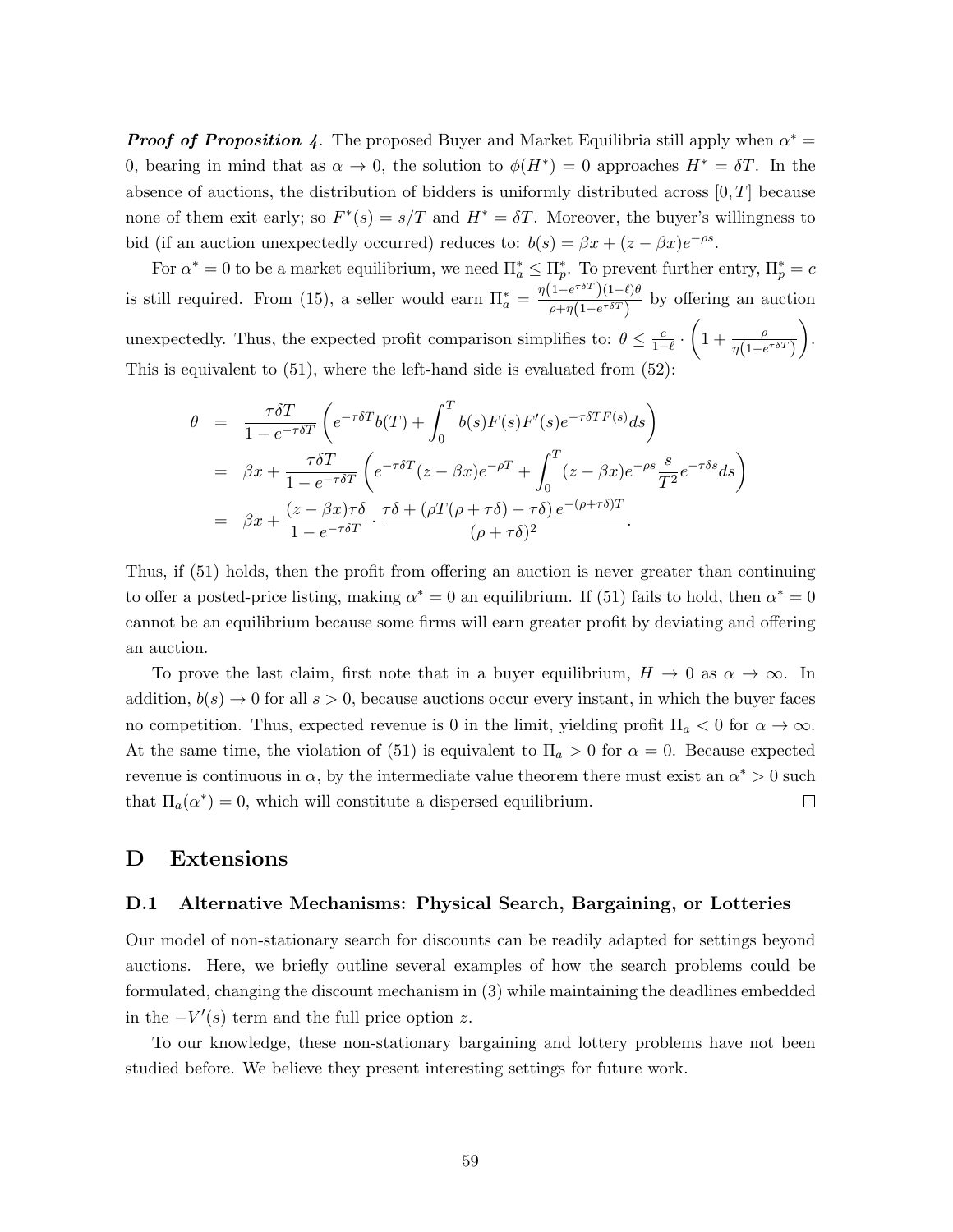### D.1.1 Physical Search

First, consider physical search for a homogeneous good where sellers post a price, but discovering these sellers is time consuming. At each encounter, the buyer learns a specific seller's price but has to purchase immediately or lose the opportunity. The buyer in state s formulates a reservation price  $b(s)$ , purchasing if and only if the quoted price is at or below  $b(s)$ . Let  $G(s)$  depict the cumulative distribution of sellers offering a price at or above  $b(s)$ . One could say that a firm charging  $b(s)$  is targeting buyers of type s, and will only sell to those who have s or less time remaining. In this case, the probability that a buyer "wins" the discount is:

$$
W(s) = 1 - G(s),\tag{53}
$$

because the buyer will reject any discount targeted at buyers more desperate than herself. The expected payment would be:

$$
M(s) = \int_{s}^{T} b(t)dG(t).
$$
\n(54)

When offered, the buyer accepts any price between  $b(T)$  and  $b(s)$ , but pays nothing if a higher price is offered (which occurs with probability  $G(s)$ ).

We now consider physical search from the seller's perspective. A deeper discount results in lower revenue but a higher likelihood of sale because it will be acceptable to more buyers. A seller who targets buyers with s time remaining will only complete the sale to fraction  $F(s)$ of buyers but will be paid  $b(s)$  when the sale is completed. Thus, the discount mechanism generates an expected profit of:

$$
\rho \Pi_a = \eta F(s) \left( (1 - \ell)b(s) - \Pi_a \right). \tag{55}
$$

To obtain price dispersion, each targeted price  $b(s)$  must yield the same expected profit  $\Pi_a$ . The equilibrium in this environment is closely related to the labor market model of Akın and Platt (2012).

### D.1.2 Bargaining

Alternatively, consider an environment in which buyers are randomly paired with sellers and enter Nash bargaining. Again, let  $G(s')$  denote the distribution of seller states, where a seller in state s' is willing to accept any price at or above  $b(s')$ . Upon meeting, their private states are revealed. Matches with negative surplus are dissolved, while matches with positive surplus lead to a sale with a price  $\omega b(s) + (1 - \omega) b(s')$ , where  $\omega$  is the Nash bargaining power of the seller. Here, a buyer in state s will only make a purchase if the seller is willing to accept a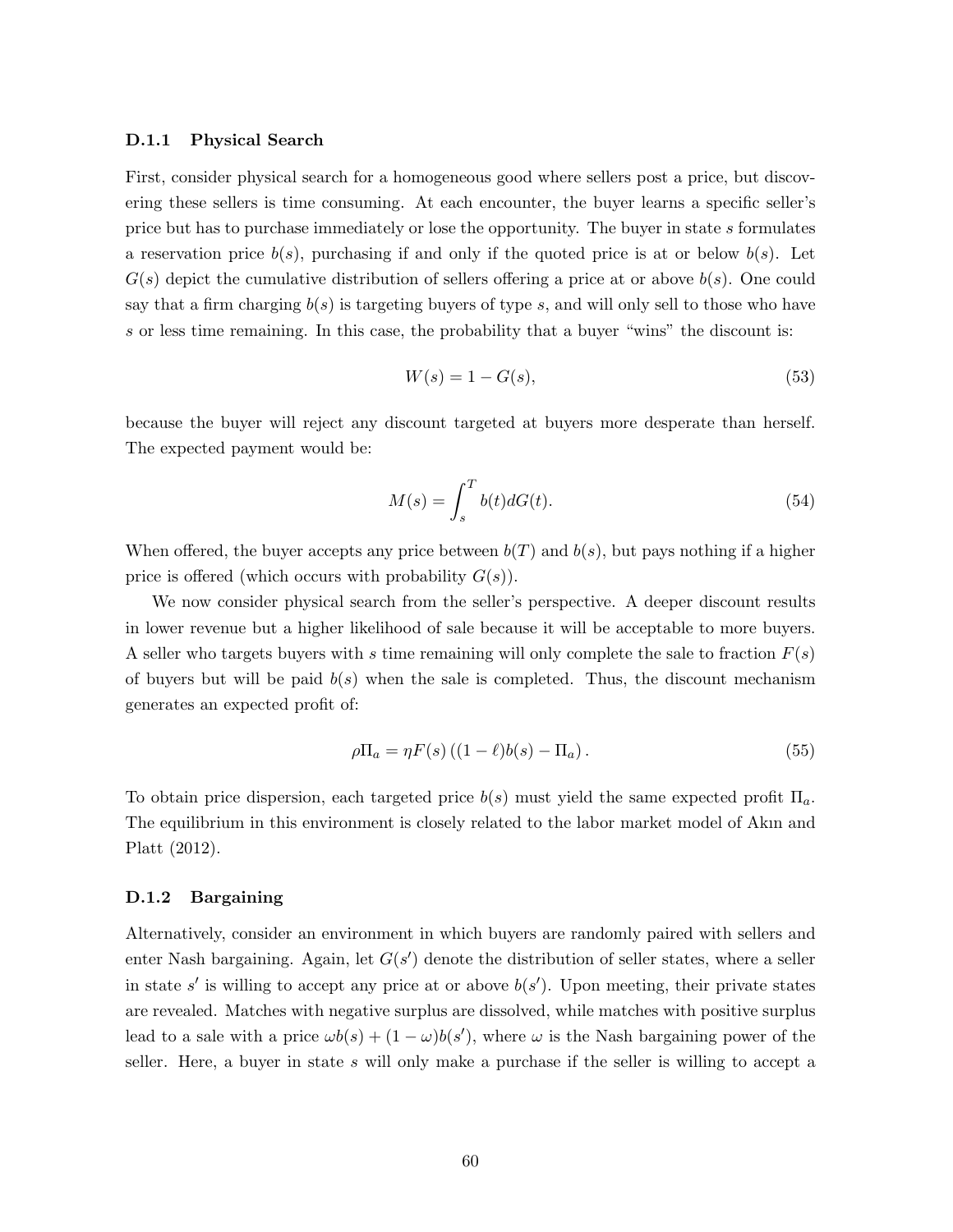lower price than  $b(s)$ , which occurs if  $s' > s$ ; so the buyer "wins" the discount with probability:

$$
W(s) = 1 - G(s).
$$
 (56)

The expected payment would be:

$$
M(s) = \int_{s}^{T} (\omega b(s) + (1 - \omega) b(s')) dG(s').
$$
 (57)

Now consider Nash bargaining from the seller's perspective. A seller of type s' would only find a mutually agreeable price with buyers of type  $s < s'$ , which occurs in a random match with probability  $F(s')$ . The exact price  $\omega b(s) + (1 - \omega) b(s')$  depends on the type of the buyer, so we integrate over all possibilities.

$$
\rho \Pi_a(s') = \eta \left( (1 - \ell) \int_0^{s'} \left( \omega b(s) + (1 - \omega) b(s') \right) dF(s) - F(s') \Pi_a(s') \right). \tag{58}
$$

### D.1.3 Lottery

Finally, consider a lottery setting. Here, buyers are occasionally presented with a lottery as the discount option, with the freedom to buy as many tickets  $k(s)$  as desired, with one being selected at random to win. If the number of lottery tickets purchased by other buyers collectively are distributed according to  $G(k')$ , then the probability of winning would be:

$$
W(s) = \int_0^T \frac{k(s)}{k(s) + k'} dG(k').
$$
\n(59)

If  $p$  denotes the price of one lottery ticket, then the expected payment would be:

$$
M(s) = pk(s). \tag{60}
$$

A seller's revenue in a lottery setting is simply the number of tickets sold, while the lottery will result in a winner for sure at its close. The expected profit would then be:

$$
\rho \Pi_a = \eta \left( (1 - \ell) \int_0^T p k' dG(k') - \Pi_a \right). \tag{61}
$$

### D.2 Endogenous Posted Price and Reserve Price

The model assumes that all posted-price sellers charge the same exogenous price z. If the model were to be expanded to allow each seller to endogenously choose her own posted price, there would still exist an equilibrium in which all sellers would choose the same z. Specifically, if buyers anticipate that all sellers charge the same posted price  $z$ , they will expend no effort in searching among available sellers, but will choose one at random. Thus, a seller who deviates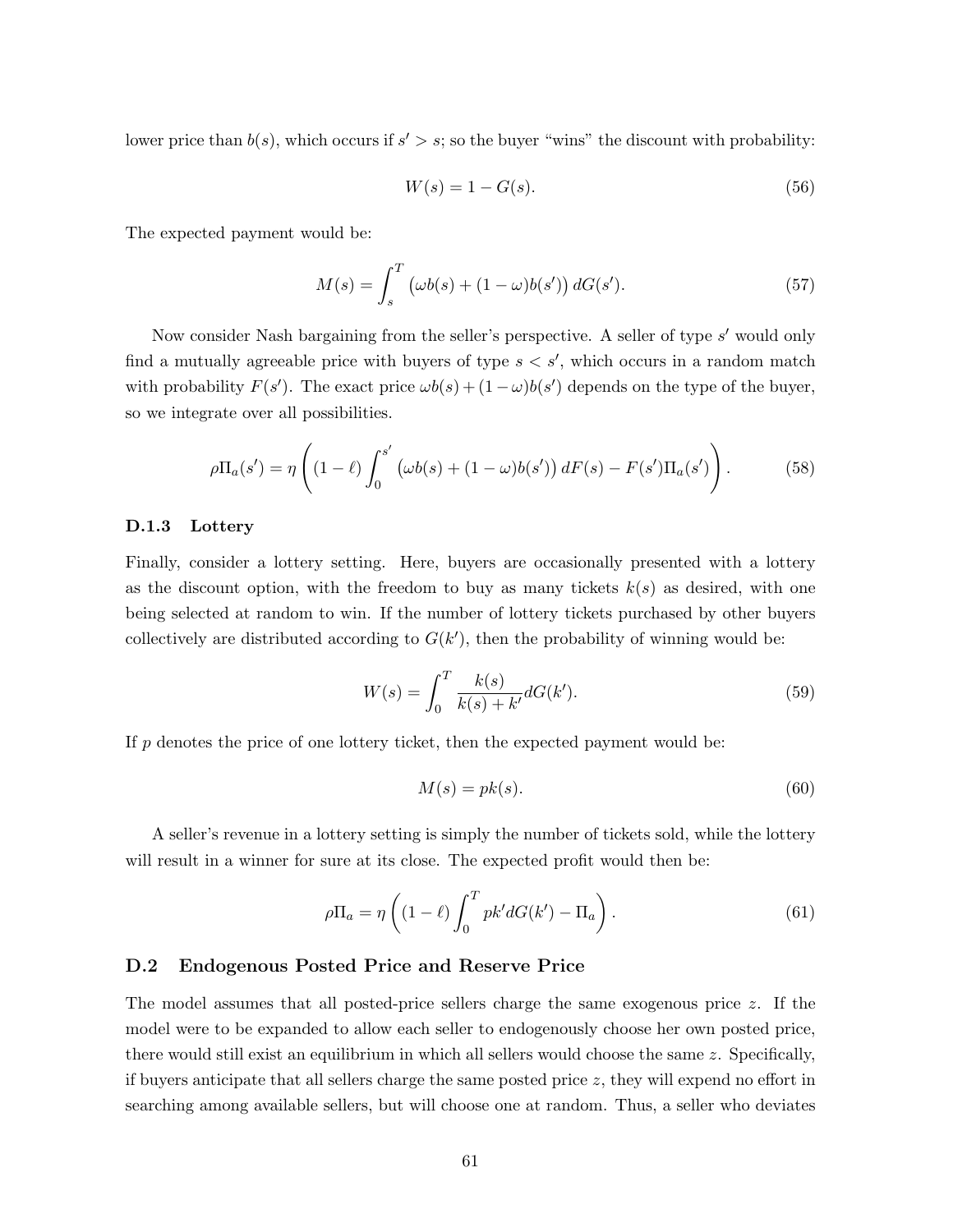by posting a lower price does not sell any faster but sacrifices some profit. Moreover, a seller who deviates by posting a higher price will always be rejected because the buyer anticipates that another seller can immediately be found who charges price z. Of course, other equilibria are certainly possible, posing an interesting avenue for future research.

We now relax the assumption that auction sellers always set their reserve price equal to  $b(T)$ , the lowest bid any buyer might make in equilibrium. There is clearly no incentive to reduce the reserve price below that point: doing so would not bring in any additional bidders, but would decrease revenue in those instances where only one bidder participates.

Now consider a seller who contemplates raising the reserve price to  $R > b(T)$ , taking the behavior of all others in the market as given. This will only affect the seller if a single bidder arrives or if the second-highest bid is less than  $R$ . With this higher reserve price, the seller would close the auction without sale in these situations and would re-list the good, a strategy that has a present expected profit of  $\Pi_a$ . Because  $\Pi_a = c$  in equilibrium, deviating to the reserve price R is certain to be unprofitable if  $R < c$ . In words, the optimal seller reserve price should equal the total cost of production. Thus, in our context,  $b(T)$  is the optimal seller reserve price so long as  $b^*(T) \geq c$ .

If  $b^*(T) < c$ , then the seller would prefer to set a reserve price of c. One can still analyze this optimal reserve price in our model by endogenizing the buyer deadline, T. For instance, suppose that buyers who enter six months before their deadline are only willing to bid below the cost of production. By raising the reserve price, these bidders are effectively excluded from all auctions; it is as if they do not exist. They only begin to participate once they reach time S such that  $b^*(S) = c$ . In other words, it is as if all buyers enter the market with S units of time until their deadline. To express this in terms of our model, we would make T endogenous, requiring  $b^*(T^*) = c$  in equilibrium. All else would proceed as before.

Even with sellers using optimal reserve prices, the entry and exit of sellers will ensure that expected profits from entering the market are zero. Any gains from raising the reserve price are dissipated as more auctions are listed. To consider the absence of this competitive response, imagine one seller has monopoly control of both markets. The optimal market design for this monopolist would be to shut down the auction market, forcing all buyers to purchase at the highest price z. When there are numerous independent sellers, however, they cannot sustain this degenerate equilibrium (at least when the conditions for degeneracy from Proposition 4 are not satisfied). An individual seller always has an incentive to offer an auction if all other sellers offer posted-price listings: the product sells faster through auctions, even if at a slightly lower price.

### D.3 Buyer and Seller Heterogeneity

The baseline model assumes ex-ante homogeneity of buyers and sellers. This focus is intentional in order to discipline the model and allow us to isolate the effect of consumer deadlines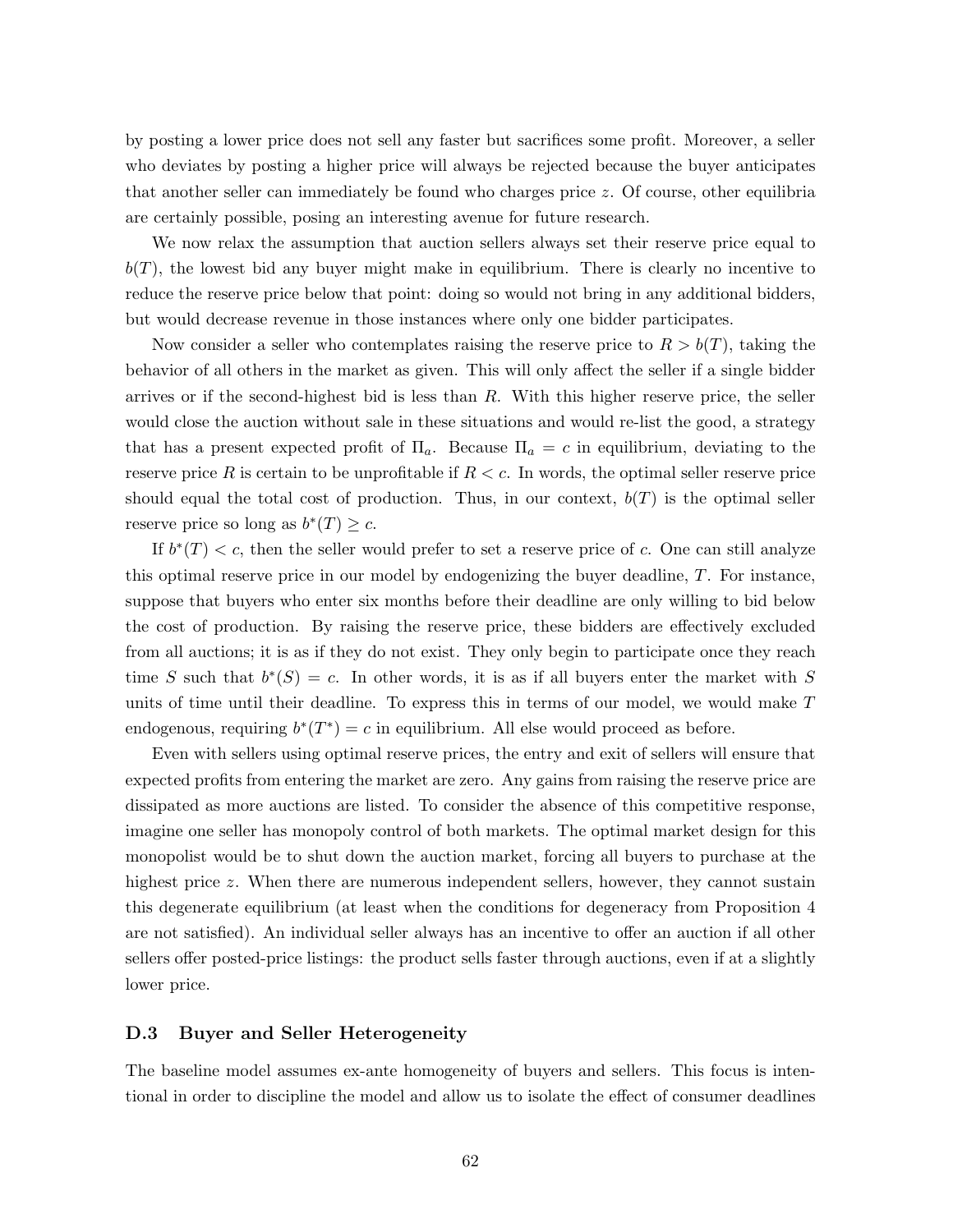on repeated bidding, price dispersion, and sales channel decisions rather than confounding these effects with differences among the market participants. However, the model can accommodate certain types of heterogeneity among buyers or sellers with minimal impact on the overall behavior. For example, some sellers might have stronger preferences than others for posted-prices over auctions; this would determine which sellers would participate in each mechanism, though the overall mix would be determined by the marginal seller, as in the baseline model. The same would occur if some buyers were to have a stronger distaste for auction participation.

Another potential extension would be to allow buyers to differ in their raw consumption utility, which is particularly straightforward when  $\beta = 0$  (all consumption utility is realized at the deadline).<sup>48</sup> Suppose x is a random variable drawn for each buyer, similar to the exogenously-given valuations in traditional auction models. If x is bounded below by z, all of the model's results carry through without modification, as bids are chosen relative to the posted price (which all bidders have as their common outside option), rather than relative to their idiosyncratic consumption utility.<sup>49</sup>

### D.4 Endogenous participation

A final group of extensions endogenizes when buyers start or conclude their participation in the discount mechanism. First, suppose that a buyer incurs some cost while searching for auctions. This would lead her to postpone her search until closer to her deadline in an effort to avoid the search cost while the chances of winning are exceptionally low. Relative to our baseline model, this would be a simple extension that would effectively endogenize T; buyers would be aware of their need earlier, but search would really begin only once the expected utility from search is equal to the cost of search.

Second, consider a case where buyers must also search to find a posted-price listing. This is in contrast to the baseline model, in which a posted-price option is always readily available. If such search were required, some buyers would abandon the discount market prior to their deadline to increase their chances of securing the good in the posted-price market (depending on the penalty for missing the deadline). This would effectively endogenize participation at the end of the search spell. This extension, and the costly search extension discussed in the previous paragraph, would affect when discount search would begin or end (and must be solved for numerically), but bids would still rise during the search spell and sellers would still find it profitable to utilize both mechanisms.

An alternative adjustment to participation would be to introduce exogenous heterogeneity

<sup>&</sup>lt;sup>48</sup>If  $\beta > 0$ , some of the utility x is immediately obtained on purchase, and becomes relevant in the bidding function. This disrupts analytic tractability of the equilibrium bidding function, but we have found that numeric solutions under this extension preserve the same qualitative features as the baseline model.

<sup>&</sup>lt;sup>49</sup>The behavior is more nuanced if x can be less than z; in such a setting, some bidders would be worse off purchasing at the posted price, and extending the model in this case would require specifying the consequences of missing the deadline.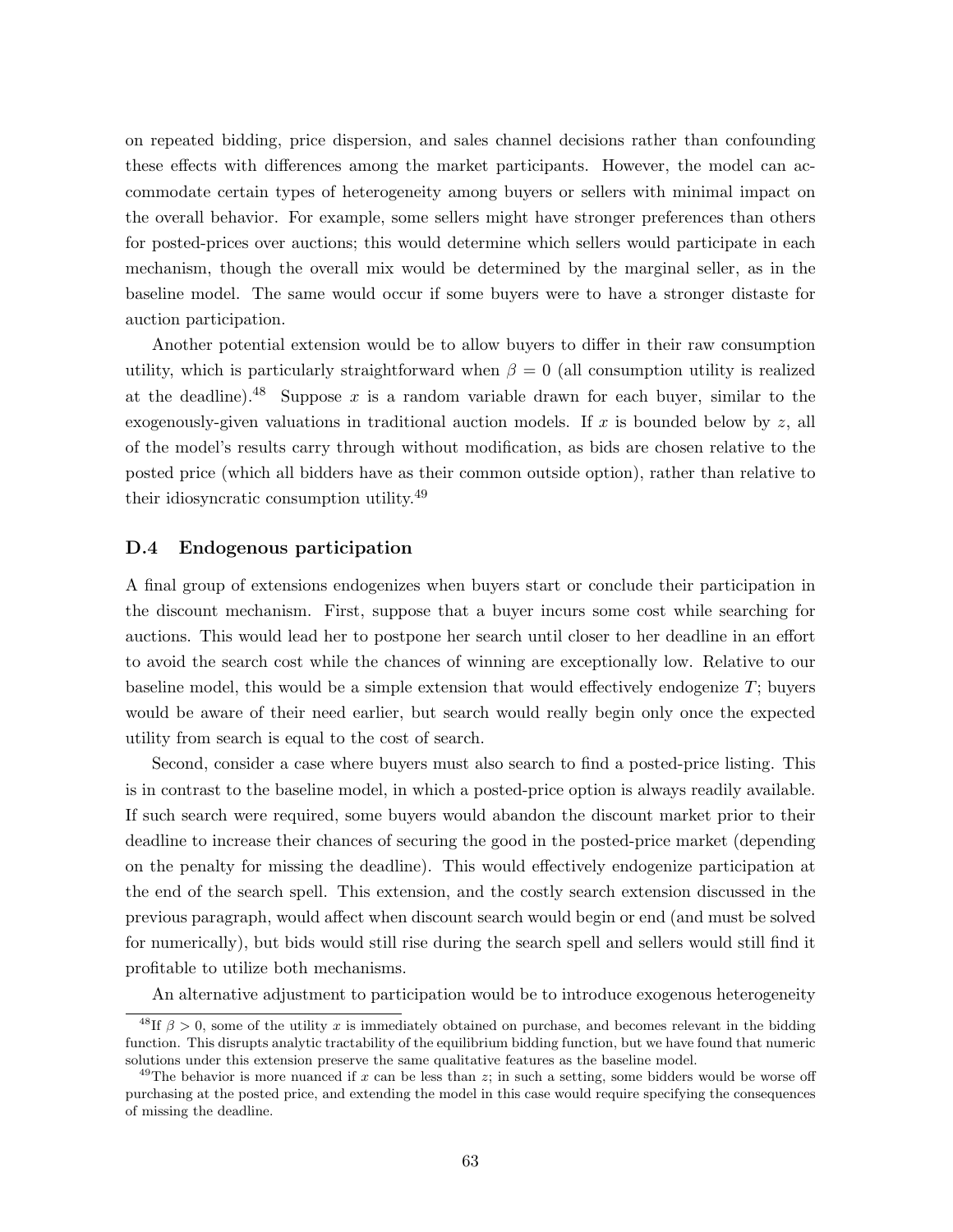in the initial time-until-deadline T or attention given to discount opportunities  $\tau$ . For the latter, a buyer might increase her attention  $\tau(s)$  as her deadline approaches. Unlike the heterogeneity extensions in the preceding subsection, this type of heterogeneity would disrupt the analytic tractability of the solution; however, we have found that numerical solutions under this extension produce similar qualitative results to our baseline model.

At the same time, we note that *observed participation* already increases over the search duration in our baseline model, even though attention is assumed to be constant throughout the search. Song (2004) first noted that a buyer who arrives after the auction's current bid exceeds her reservation price will be precluded from submitting a bid and will remain unobserved. In our empirical application, we account for the feature of our model that buyers closer to their deadline have higher reservation prices, and increasing reservation prices also lead to a higher frequency of being observed. We use methods from Platt (2017) to explicitly account for unobserved participation in the structural estimation of the model, as described in Section 5.1 of the paper.

## E Shipping Speeds and Closing Times

We now present two empirical patterns that provide strong ancillary evidence that buyers grow more time-sensitive over the duration of their search. First, after repeated losses, buyers are increasingly likely to participate in auctions where expedited shipping is available, consistent with the time sensitivity we model. Here we define fast shipping as any shipping option with guaranteed delivery within 96 hours. The overall fraction of buyers bidding in auctions with fast shipping available is 44%, and this fraction rises with the number of auctions a buyer has attempted. This can be seen in Figure A1.A. The horizontal axis indicates the total number of auctions a bidder participates in, and the vertical axis indicates the fraction of cases where the last auction the bidder participates in offers fast shipping. We find that those who have participated in more prior auctions gravitate toward fast shipping (roughly 2% more for each additional auction).

The choice of which auction to use is beyond the scope of the model, but we would expect that fast shipping would be most relevant to buyers within a week of their deadline. Of course, deadlines are not observed in the data, and so Figure A1.A proxies for closeness to the deadline by how many attempts a bidder has made. To give a sense of the magnitude of the effect, we use simulated data from the model to determine the relationship between bidder attempts and closeness to the deadline. This is reported in Figure A1.B, which shows the fraction of bidders who are in their last week at the time of their last bid.

Note that, in the data, participation in fast-shipping auctions is much more prevalent than would be suggested by the model if bidders only join such auctions in their last week. Yet fast-shipping participation still rises 10 percentage points from those who bid once to those who bid six times. In the model, the fraction who are in their last week grows 20 percentage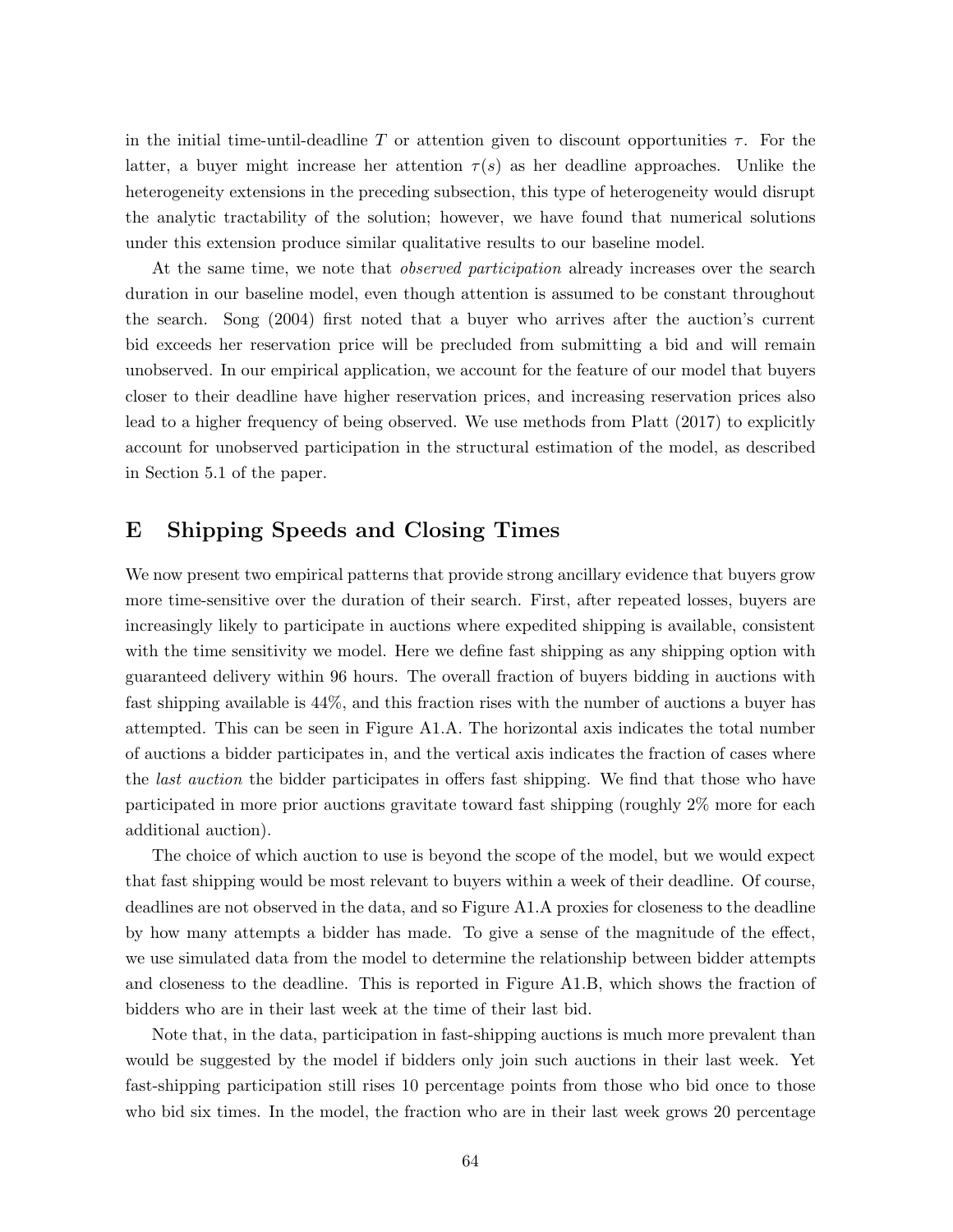



Notes: Panel (A) reports the fraction of bidders in the data participating in an auction with fast shipping during the last bid attempt on a product. Panel (B) reports the fraction of bidders in the simulated data who, at the time of their last bid attempt, are within a week of their deadline.

points. Thus, the participation in fast shipping rises about half as much as the rise in lastweek bidders. We see this as favorable evidence that buyers with longer auction sequences are feeling greater time pressures, though clearly this is not the only reason they participate in fast-shipping auctions.

Second, we find that as bidders move farther along in their search process they are increasingly likely to participate in auctions that are ending soon. Our main sample examines primarily bidders who participate just before the auction closes, so we broaden our analysis here to include non-serious bids. In this broader sample, a buyer's highest bid in a given auction is, on average, placed when there are 1.33 days remaining. Figure A2.A demonstrates that this number decreases steadily and significantly across auction attempts (with the average time until the auction closes falling by 2.43% per auction attempt), again consistent with growing time sensitivity during the search process. Hendricks and Sorensen (2018) report a similar fact in their data: high-value bidders tend to prefer auctions that end soon. While this preference toward soon-to-close auctions is not explicitly micro-founded in either model, deadlines provide one motivation: in the deadlines model, high-value bidders are precisely those who need the item sooner.

# F Consumer Surplus and Demand

Online retail markets are a rich source of data about consumer demand. However, demand data has wildly different interpretations depending on the model in which it is analyzed. For example, if consumers grow increasingly time sensitive over the duration of their search, ignor-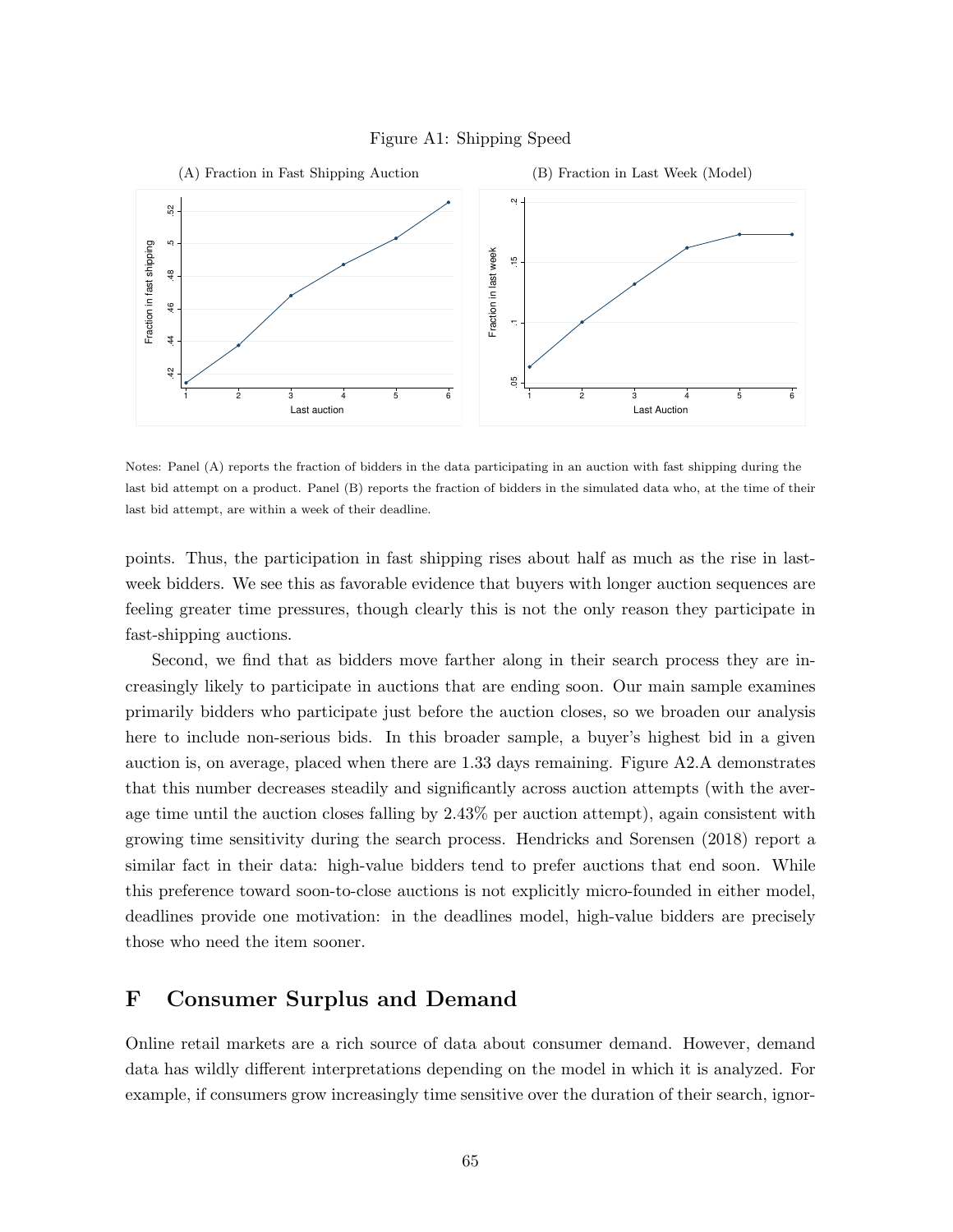

Figure A2: Days Left in Auction Regression (A) and Derived Demand Curve (B)

Notes: Panel (A) displays estimated coefficients for dummy variables for each auction number (*i.e.* where the auction appears in the sequence) from a regression of a dependent variable on these auction number dummies and on dummies for the length of auction sequence. The dependent variable is the number of days left in the auction when the bidder bid. Regressions are performed after removing outliers in the auction number variable (defined as the largest 1% of observations). 95% confidence intervals are displayed about each coefficient. Panel (B) reports the demand curve inferred from bids reported in Panel (C) of Figure 3 using our deadlines model (solid) vs. treating the data as though it came from a static model (dotted) or a stationary dynamic model (dashed). The dashed line is truncated, but would intersect the vertical axis at a price of 1.41.

ing this non-stationarity would lead to mis-measurement of demand and consumer surplus. $50$ To demonstrate this, we consider two alternatives to our non-stationary dynamic search model: a static model and a stationary dynamic model. Buyers in the static model only make one purchase attempt, while the stationary dynamic model allows multiple attempts; but in both, buyer valuations are exogenously given and constant.

For the static model, assume that the valuation of bidder type s is denoted  $x(s)$ , which is a decreasing function of s. Types are independently drawn from an exogenous distribution  $F(s)$ . Each bidder has only one opportunity to bid. In such a model, the optimal bid will be  $b(s) = x(s)$ , so that bids precisely reveal the underlying utility of bidders.

For the stationary dynamic model,  $x(s)$  still denotes the valuation of bidder type s, and these valuations are persistent throughout their search. Types in a given auction are distributed by  $F(s)$ , which could be endogenously determined. Bidders participate in auctions at rate  $\tau \alpha$  with an average of  $\lambda$  bidders per auction. In this dynamic environment, the con-

<sup>&</sup>lt;sup>50</sup>Incorrect estimates of the demand curve could potentially distort calculations needed for profit maximization, price discrimination, regulation, and other applications. Moreover, individual-level estimates of willingness to pay are essential in providing individualized product recommendations, targeted advertising, and personalized pricing. One implication of consumer-specific deadlines is that firms engaged in personalized pricing based on consumer data  $(e.g.$  Kehoe et al. 2018) might benefit by including in their models a measure of a given consumer's observed search duration.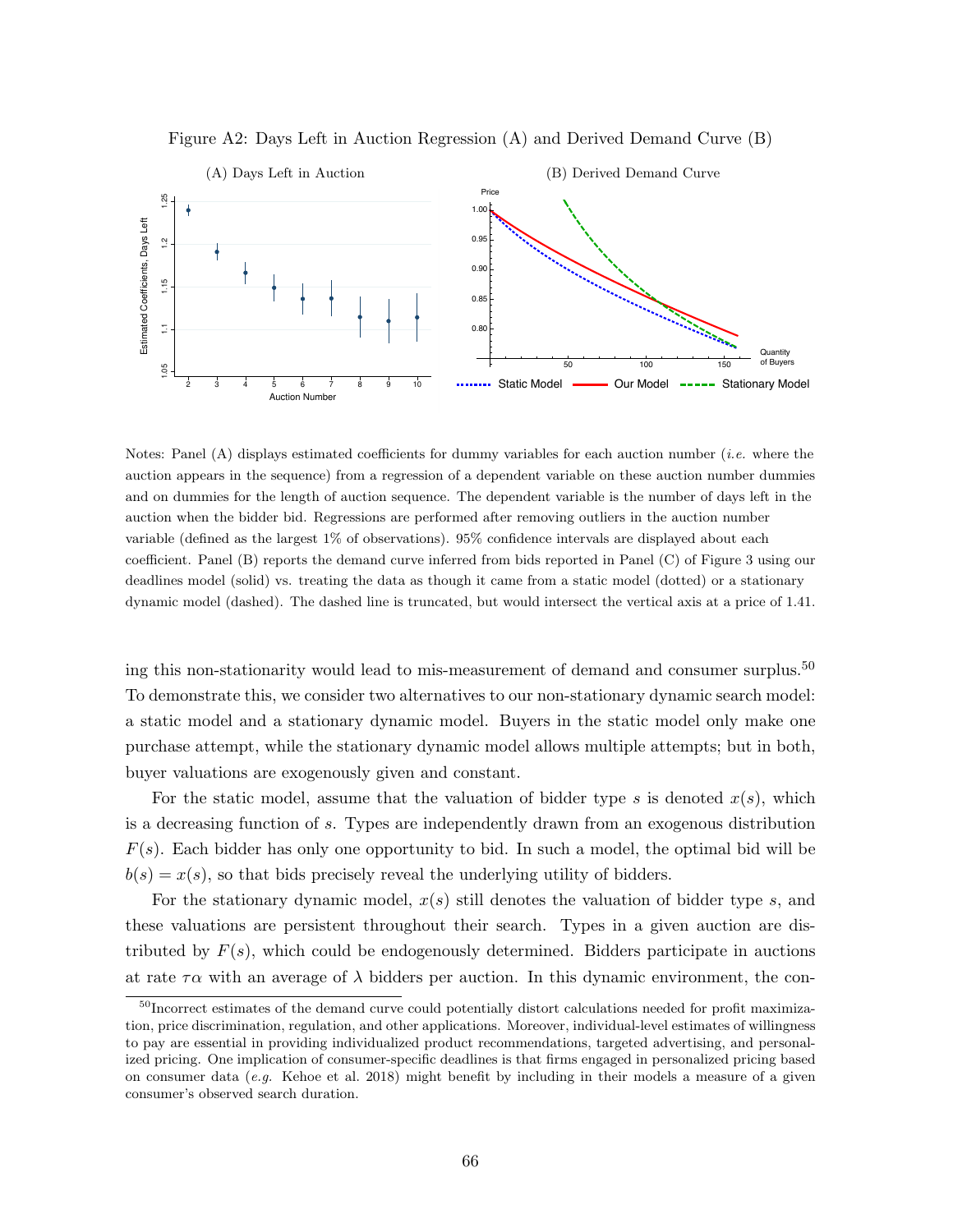tinuation value of a bidder is:

$$
\rho V(s) = \tau \alpha \bigg( e^{-\lambda F(s)} \left( x(s) - V(s) \right) - e^{-\lambda} b(T) - \int_s^T \lambda e^{-\lambda F(t)} b(t) F'(t) dt \bigg).
$$

The optimal bid is  $b(s) = x(s) - V(s)$ ; so after substituting this into the HJB equation, it simplifies to:

$$
x(s) \equiv b(s) + \frac{\tau \alpha}{\rho} \left( e^{-\lambda F(s)} b(s) - e^{-\lambda} \left( b(T) + e^{\lambda} \int_s^T b(t) \lambda e^{-\lambda F(t)} F'(t) dt \right) \right). \tag{62}
$$

In the static model, buyers reveal their valuations in their single truthful bid, so the econometrician can estimate demand by inverting the empirical CDF of bids. By way of comparison, if bidding data were generated by our model, but the data is then used to estimate demand under a static model, we obtain the dotted line in Figure A2.B, in a parametric plot of  $(H \cdot F(s), b(s))$ .

However, in our paper's environment, the buyer's value,  $xe^{-\rho s}$ , is no longer the same as willingness to pay,  $b(s) = xe^{-\rho s} - V(s)$ . Buyers are truthful about their willingness to pay, but they they do not bid their full value because tomorrow's discount opportunities provide positive expected surplus. When observed bids are adjusted to determine the valuations,<sup>51</sup> it generates the true demand curve, depicted as the solid line in Figure A2.B. The static interpretation of data generated from a dynamic process will underestimate demand — on average by 1.4% of the retail price.

Of course, other dynamic models (Zeithammer, 2006; Said, 2011; Backus and Lewis, 2016; Bodoh-Creed et al., 2018; Hendricks and Sorensen, 2018) can make a similar critique because the option to participate in future discount opportunities reduces buyers' willingness to bid. However, these stationary dynamic models predict that the highest-valuation bidders have the greatest option value from search and thus shade their bids the most aggressively. This is not true in our model, where the highest-valuation bidders are about to abandon the discount mechanism and thus do not shade their bids. If bids were generated by deadline-motivated buyers but interpreted using a stationary dynamic model, it would overstate demand by 28.1% of the retail price (the dashed line in Figure A2.B). In the stationary model, low-valuation buyers are unlikely to win in current or future auctions and thus they are willing to pay nearly their full valuation. Meanwhile, high-valuations buyers are most likely to win in current and future auctions, so they shade their bids aggressively (by as much as  $40\%$ ). In our nonstationary model, however, high-valuation buyers are closer to their deadline and hence shade less than low-valuation bidders.

<sup>&</sup>lt;sup>51</sup>Here, we set  $x = z$ , which creates the smallest difference between the static model and ours.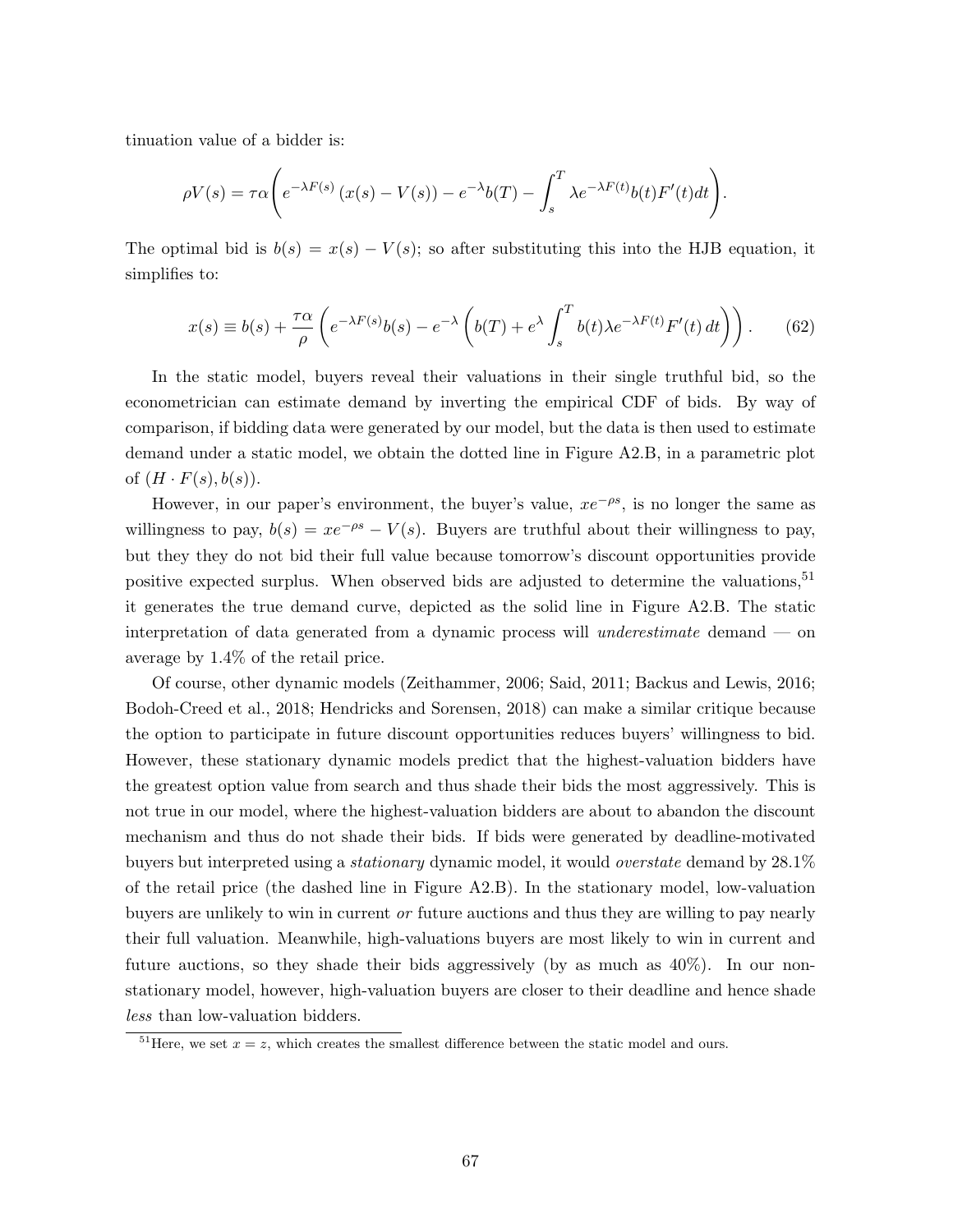# G Including Non-Serious Bids: Data and Model Results

Our main sample includes bids submitted in the last hour of the auction and the two highest bids prior to that time ("serious" bids). This screens out extremely low bids that have no chance of winning and yet are never raised later in that auction.<sup>52</sup> Here we repeat the key analysis from the paper when these non-serious bids are included in the sample.<sup>53</sup>

In Figure A3, we replicate the data facts reported in Figures 1 and 2 of the paper. In Table A6, we report the parameter estimates obtained in this expanded sample compared to the main estimates from the paper. Figure A4 then replicates the comparison of model fit from the paper on key graphs where they are affected.

We note that including non-serious bids leads to more long sequences; thus we report sequences of length up to 10. We observe the same pattern of increasing average bids in the data among all bidders (Figure A3.A and Figure A3.B), those bidding on expensive items (Figure A3.D), experienced bidders (Figure A3.E), and inexperienced bidders (Figure A3.F). We also observe line sequences that rarely cross. However, including non-serious bids pulls down the average bid amount by almost 20 percentage points, leading to a gap between average bids in the data (in Figure A3.A) and the model equivalent (Figure A4.A), illustrating the better fit of the serious bids sample. The rate of switching to posted prices (Figure A3.C) is essentially identical.

Some other comparisons to the data and model are similar even when non-serious bids are included, such as the distribution of sequence lengths (Figure A4.B) and the duration between bids (Figure A4.C). We find that, with non-serious bids included, the fitted model predicts many more auctions than are observed in the data (Figure A4.D).

Table A6 demonstrates that including non-serious bids has the largest impact in increasing the number of participants per auction  $(\lambda)$  and the flow of participants entering the market  $(\delta)$ . Changes in these fitted parameters then lead to slightly shorter implied time frame for search  $(T)$  than in the main model (decreasing from 4.3 to 2.52 months) and a (unrealistically large) estimate for the discount factor  $(\rho)$ , which increases from 0.056 in the paper to 0.381 when non-serious bids are included. The reason the model yields this large estimate for  $\rho$  is as follows: the model rationalizes these extremely low-ball bids by treating these bidders as agents who will eventually be willing to pay the full price upon reaching their deadline, thus interrupting the large fraction of non-serious bids as though they (and all bids) must have been generated by agents who steeply discount the future.

 $52$ Note that dropping these *bids*, for the most part, drops particular *bidders* who do not appear to be ever bidding seriously. Only 16% of bidders are observed in the data having a serious bid in one auction and a non-serious bid in another auction. All other bidders place only serious bids or only non-serious bids. This fact, along with the fact that non-serious bids do not affect final prices, suggests that non-serious bidding is unlikely to be an important strategic or outcome-driving feature of the marketplace.

 $53$ An alternative way to expand the sample would be to lengthen the window for a bid to qualify as serious; not surprisingly, such an approach yields results a mixture of the paper results and those presented here.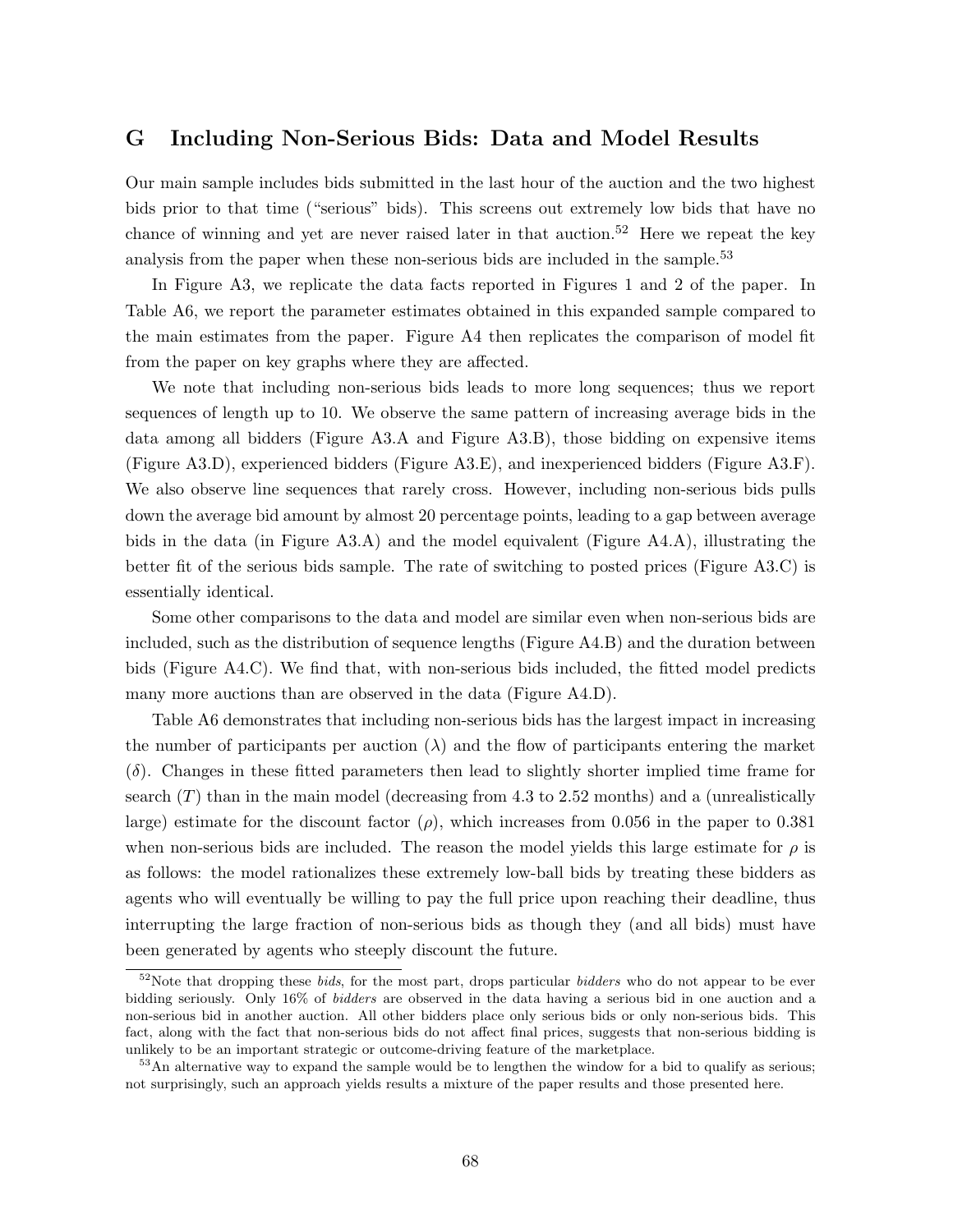

Figure A3: Data Facts, Including Non-Serious Bids

 $\overset{\circ}{\text{0}}$ 

 $\overline{0}$  $\frac{1}{2}$ 

(B) Regression Results (cf. Fig 1.B)



(C) BTime To Posted-Price Purchase Since Last Losing Auction (cf. Fig 2.A)



(E) Bidders With  $\geq$  50 Auctions (cf. Fig 2.C)

(D) Bids on Products With Prices  $\geq$  \$100 (cf. Fig 2.B)



(F) Bidders With < 50 Auctions (cf. Fig 2.D)



Notes: Figure displays the equivalents of Figures 1 and 2 with non-serious bids included.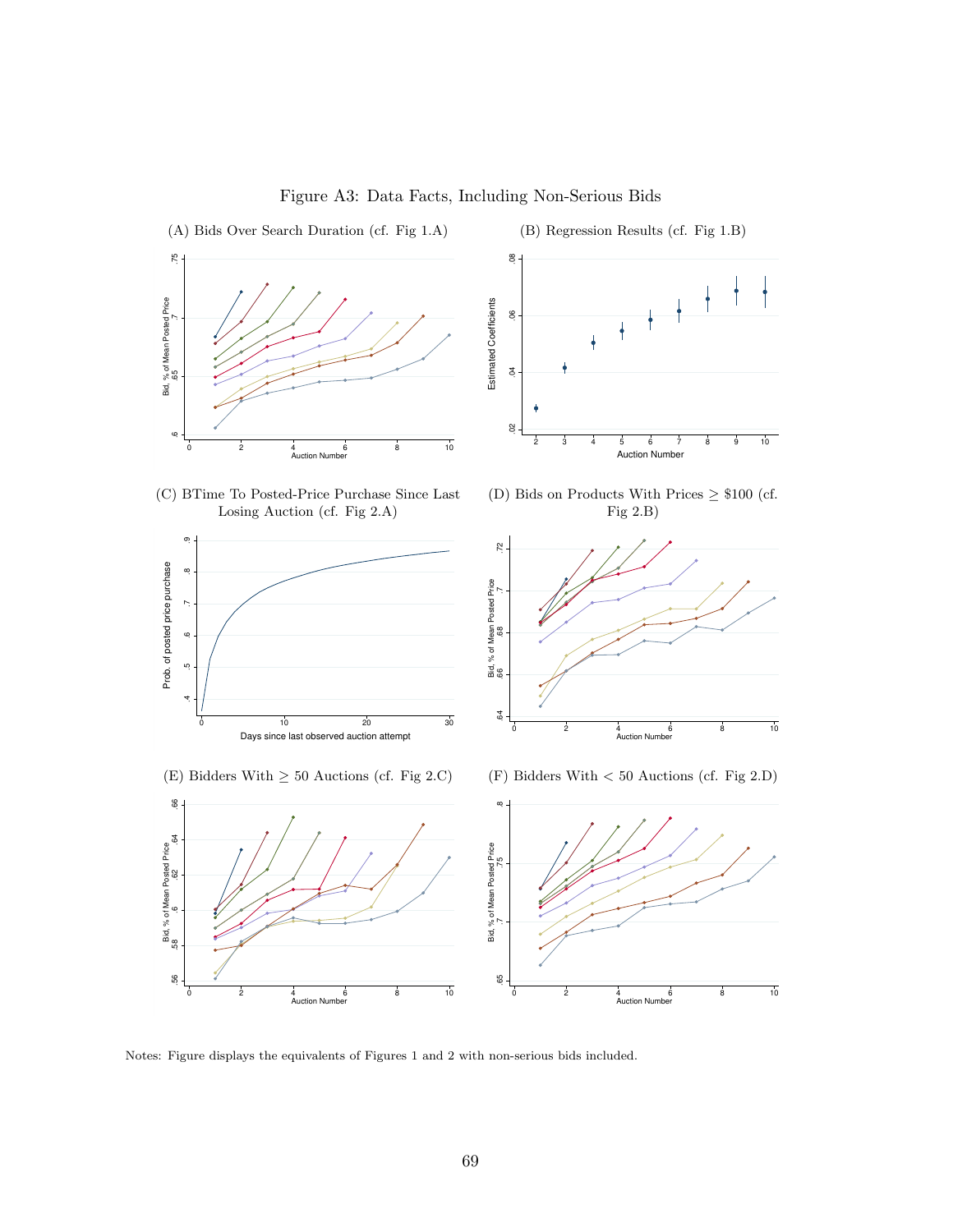|                                                    | Observed in Data |                         | Theoretical<br>Equivalent                                        | <b>Fitted Parameter</b>                     |                         |                         |                   |
|----------------------------------------------------|------------------|-------------------------|------------------------------------------------------------------|---------------------------------------------|-------------------------|-------------------------|-------------------|
|                                                    | Paper            | With<br>Non-<br>Serious |                                                                  | Paper                                       | With<br>Non-<br>serious |                         |                   |
| Bidders per completed<br>auction                   | 5.30<br>2.55     |                         | $\frac{\lambda \cdot P(\lambda)}{1 - e^{-\lambda}}$              | $\lambda = 2.97$<br>(0.017)                 | 13.10<br>(0.216)        |                         |                   |
| Completed auctions per<br>month                    |                  | 12.76                   | $\alpha\left(1-e^{-\lambda}\right)$                              | $\alpha = 13.45$<br>(0.490)                 | 12.76<br>(0.468)        |                         |                   |
| Auctions a bidder is ob-<br>served in per month    | 1.18<br>1.10     |                         | $\frac{\tau \alpha P(\lambda)}{1 - e^{-\tau \alpha P(\lambda)}}$ | $\tau = 0.019$<br>(0.00060)                 | 0.064<br>(0.0021)       |                         |                   |
| New bidders per month<br>who never win             | 16.18            | 39.11                   | $(\delta - \alpha)$<br>$(1 - e^{-\tau \alpha T P(\lambda)})$     | $\delta = 41.27$<br>(2.40)                  | 81.64<br>(3.21)         |                         |                   |
|                                                    |                  |                         | Eq. $(10)$                                                       | $T = 4.30$<br>(0.139)                       | 2.54<br>(0.050)         |                         |                   |
| Average<br>revenue<br>per<br>completed auction     | 0.853            |                         | $\theta$                                                         | $\rho = 0.055$<br>(0.0023)                  | 0.379<br>(0.011)        |                         |                   |
| Average listing fee paid                           | 0.116            |                         | $\ell$                                                           | $\ell = 0.116$<br>(0.0028)<br>$\eta = 6.40$ |                         |                         |                   |
| Average duration of an<br>auction listing (months) | 0.156            |                         | $1/\eta$                                                         | (0.027)                                     |                         |                         |                   |
|                                                    |                  |                         |                                                                  |                                             | Eq. $(20)$              | $c = 0.747$<br>(0.0034) | 0.712<br>(0.0037) |

Table A6: Data Moments and Parameter Values, Including Non-Serious Bids

Notes: Table displays the equivalent of Table 2 with non-serious bids included in the data sample moments.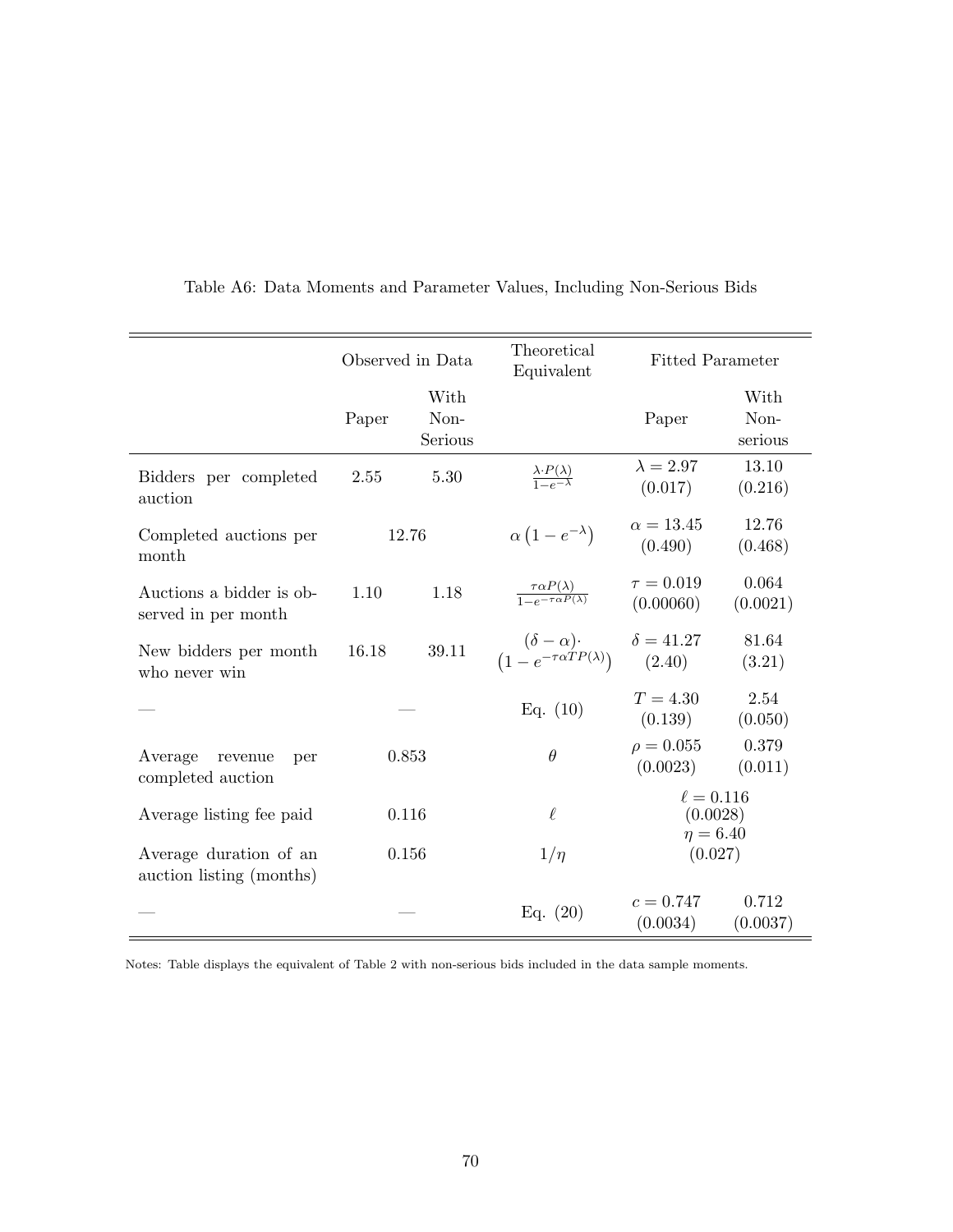

### Figure A4: Model Fit, Including Non-Serious Bids

Notes: Figure displays the equivalents of Figures 3.A, Figure 4.A–B, and Figure 6.A with non-serious bids included in the data sample moments and with the model-fitting exercise performed using this expanded sample.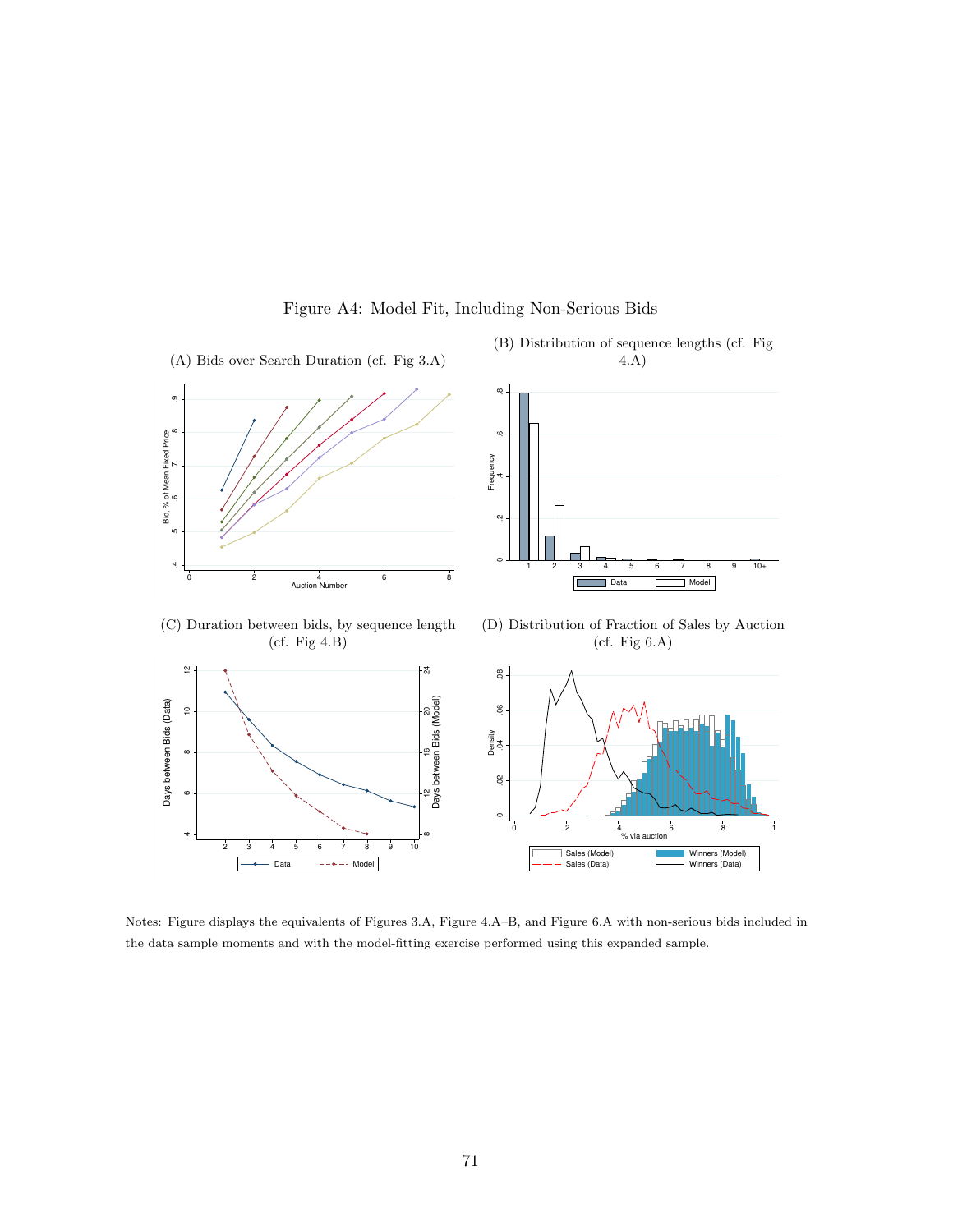# H Differences Across Products in Behavior and Parameter Estimates

Not surprisingly, behavior in our data varies across products. We illustrate this here by examining the amount of repeat bidding and the rate of bid increase. For the average product, repeat bidders place 23% of bids, with an interquartile range of 13 percentage points across all products. The highest rates of repeat bidding occur with Computers/Tablets (26.5%) and DVDs/Movies (24.9%). We note that items with higher rates of repeat bidding typically have lower estimates for T. The rate of bid increase also varies across products. For the average product, bidders raise their bid on average by 1.9% per observed attempt, with an interquartile range of 2.4 percentage points. This rate is nearly the same across the major categories with the exception of Video Games (4.9%).

We now explore estimation of the model's parameters separately for each product. The estimates presented in the paper (with the exception of Figure 6.B) uses aggregate data moments, aggregated across all products, yielding a fit that is representative of the average product in the market. Here, instead, we estimate the model's parameters product-by-product, matching the data moments for a given product to the theoretical moment to obtain productspecific parameter estimates.

Table A7 summarizes the mean, standard deviation, and median of these product-level parameter estimates. The first column in Table A7 displays our main estimates for comparison. For the parameters  $\lambda$ ,  $\alpha$ ,  $\delta$ ,  $\eta$ ,  $\ell$  and c, the mean product-level estimates are nearly the same as the main estimates. In contrast, the average  $\tau$ ,  $\rho$ , and T are somewhat larger. For these three parameters, the median products estimates are smaller (and, for  $\tau$  and  $T$ , are in closer agreement to our main estimates). A few factors contribute to the distinctions between our main estimates and these product-by-product estimates.

First, some targeted moments are not normally distributed across products. For instance, the monthly flow of new buyers is highly skewed, with 75% of the products below the mean of 15, while the top 1% of products reach into triple digits. Attempted auctions per month are similarly skewed, though to a lesser degree. Second, the estimation procedure tends to add or exacerbate skewness in  $\lambda$ , due to the non-linearity of  $P(\lambda)$ .

Together, these factors lead to disproportionately skewed product-level estimated parameters. The aggregated targets are necessarily kept away from extremes, but any given product target could be an extreme, and such outliers have a large influence on the average of the product-level parameters. This skewness also explains why the median estimates are in closer agreement for some parameters.

We also note that  $11\%$  of individual products cannot fit the model under any parameters. Most of these misfits are due to cases where the average auction revenue is greater than the average posted price, which our model cannot rationalize. However, for about 2% of products, the lack of a solution is because bidders on those products are never observed bidding in more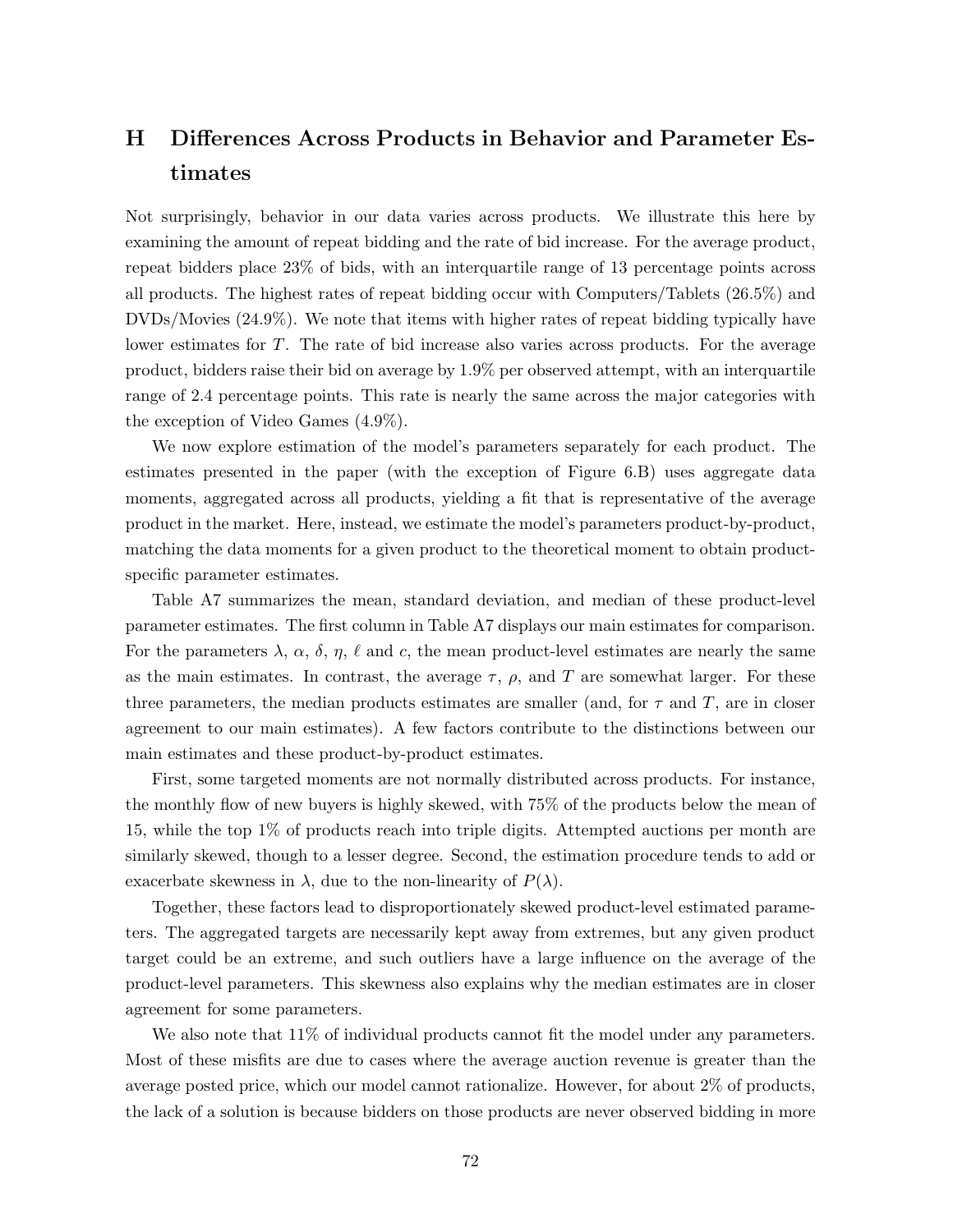|                | <b>Product-Level Parameter Estimates</b> |       |        |           |             |  |  |  |  |  |  |  |
|----------------|------------------------------------------|-------|--------|-----------|-------------|--|--|--|--|--|--|--|
|                | Main Parameter Estimates                 | Mean  | Median | Std. Dev. | Coeff. Var. |  |  |  |  |  |  |  |
| $\lambda$      | 2.98                                     | 3.10  | 3.01   | 1.28      | 0.41        |  |  |  |  |  |  |  |
| $\alpha$       | 13.44                                    | 13.36 | 7.59   | 29.26     | 2.19        |  |  |  |  |  |  |  |
| $\tau$         | 0.019                                    | 0.033 | 0.020  | 0.039     | 1.19        |  |  |  |  |  |  |  |
| $\delta$       | 41.28                                    | 41.06 | 22.17  | 127.74    | 3.11        |  |  |  |  |  |  |  |
| T              | 4.3                                      | 7.75  | 5.43   | 7.37      | 0.95        |  |  |  |  |  |  |  |
| $\rho$         | 0.056                                    | 0.064 | 0.040  | 0.087     | 1.36        |  |  |  |  |  |  |  |
| $\eta$         | 6.39                                     | 6.91  | 6.24   | 2.46      | 0.36        |  |  |  |  |  |  |  |
| $\ell$         | 0.12                                     | 0.11  | 0.10   | 0.17      | 1.48        |  |  |  |  |  |  |  |
| $\mathfrak{c}$ | 0.75                                     | 0.73  | 0.76   | 0.14      | 0.19        |  |  |  |  |  |  |  |

#### Table A7: Comparison of Parameter Estimates

Notes: Main parameter estimates come from Table 2 (which were estimated by fitting model moments to the average of product-level averages of data moments). The mean, median, and standard deviation columns display the mean, median, and standard deviation across products of parameters estimated separately for each product. Coefficient of variation displays the standard deviation over the mean.

than one auction (which is the data moment used to identify  $\tau$ ).

While our data permits us to classify equivalent products together through an anonymized product id, it does not allow us to see what the product actually is. For example, we cannot tell whether a given product id corresponds to an X-box or a PlayStation. This limits our ability to consider whether particular parameters seem appropriate for a specific product. However, we can analyze heterogeneity using a broad category identifier and the average price level of the product.

In Figure A5, we show how estimates for T,  $\rho$ , and c vary across these classifications and within them. We focus on these three parameters because they are easily interpretable even beyond the eBay context (unlike, for example,  $\lambda$ ). The box indicates the 25th, 50th, and 75th percentiles for products within a given classification, while the whiskers extend to the 5th and 95th percentile. The categories we display include at least 100 products from our sample, while the price ranges split our products into roughly four quartiles.

While some groups of products have systematically higher  $T$  (in the first row), such as toys or items under \$12, the variation within each group is very large. Similarly, estimates for  $\rho$  (in the second row) can be very high for more expensive products, and for categories such as health or electronics. For the estimates for  $c$  (in the third row), note that a lower estimated  $\cot c$  is equivalent to a higher percentage markup. We find that this markup appears to be higher among toys, movies, and health products, as well as lower-priced items.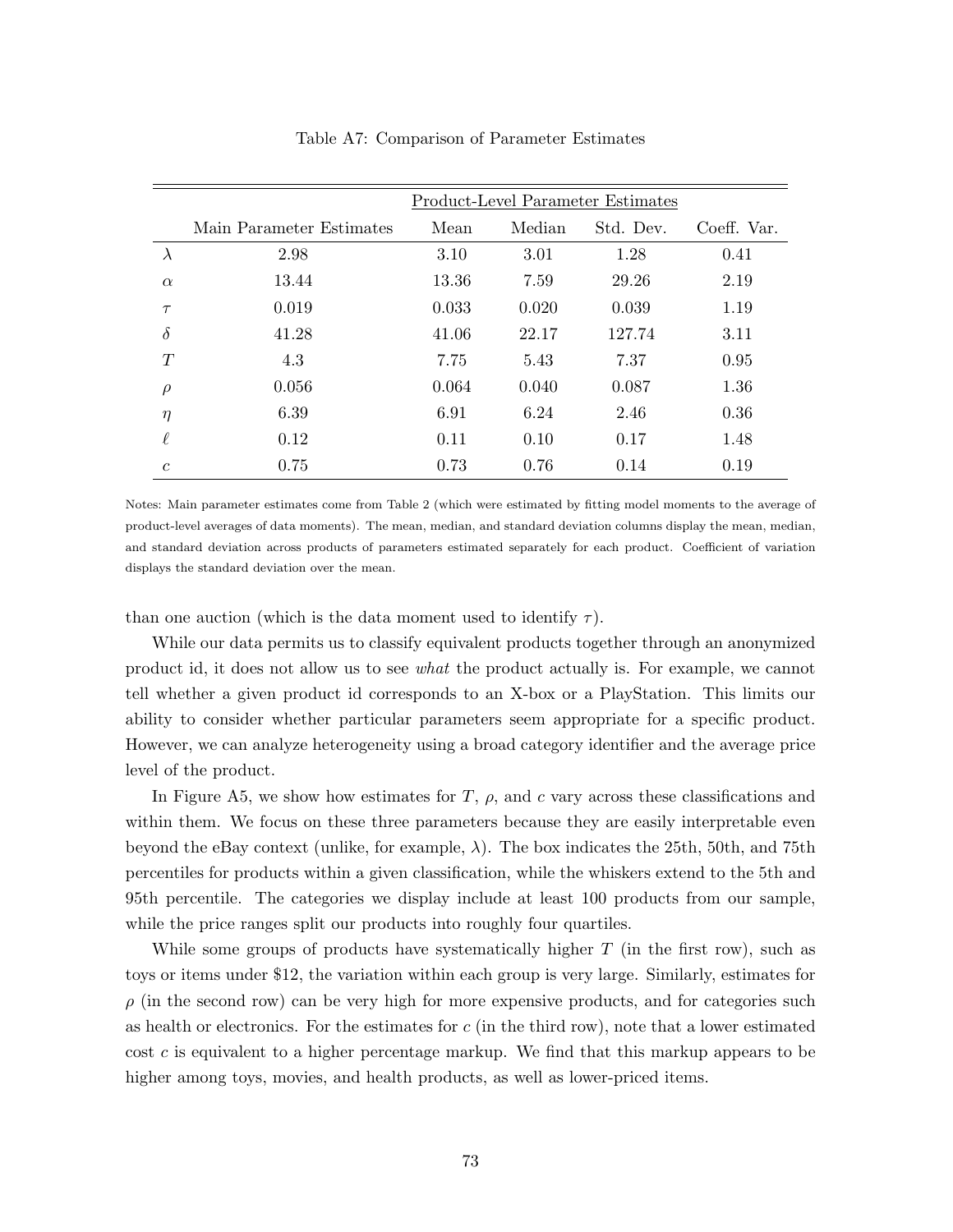

Figure A5: Distribution of Product-Level Estimates

Notes: Panels (A), (C), and (E) display model parameters estimated separately product-by-product and then aggregated by product category for each category containing at least 100 products. In each panel, boxes indicate the 25th, 50th, and 75th percentiles of the parameter estimate for products within a given category, while the whiskers extend to the 5th and 95th percentile. For categories with large values for the 95th percentile, the value of the 95th percentile is shown in red type. Panels (B), (D), and (F) display similar results but aggregated by average posted price level of each product rather than by product category. Panels (A) and (B) display estimates of T, panels (C) and (D) display estimates of  $\rho$ , and panels (E) and (F) display estimates of  $c.$